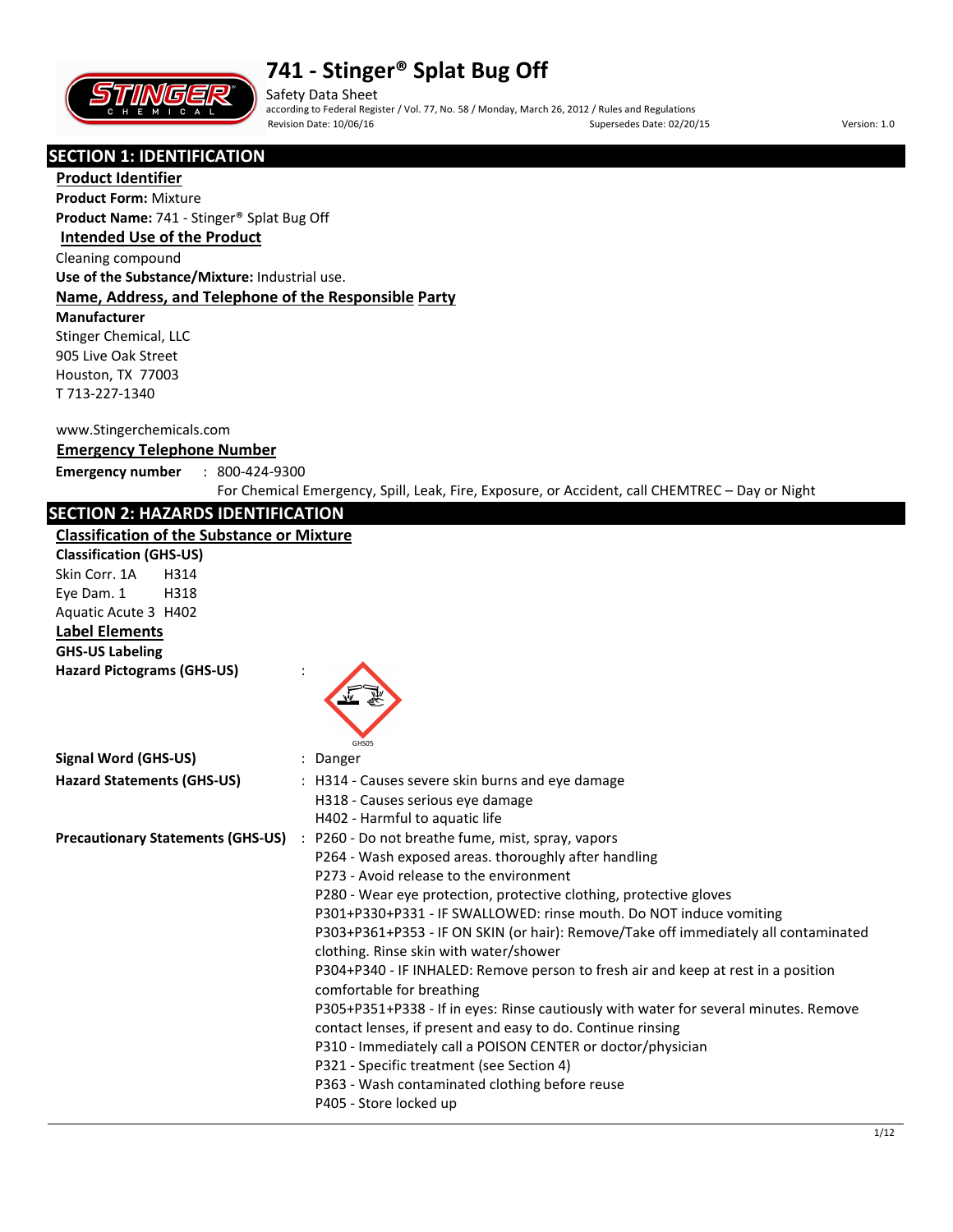Safety Data Sheet

according to Federal Register / Vol. 77, No. 58 / Monday, March 26, 2012 / Rules and Regulations

P501 - Dispose of contents/container to local, regional, national, and international regulations

**Other Hazards**

**Other Hazards Not Contributing to the Classification**: Not available **Unknown Acute Toxicity (GHS-US)** Not available

## **SECTION 3: COMPOSITION/INFORMATION ON INGREDIENTS**

**Substances** 

**Mixture** 

| <b>Name</b>                     | <b>Product identifier</b> | % (w/w)   | <b>Classification (GHS-US)</b>          |
|---------------------------------|---------------------------|-----------|-----------------------------------------|
| Water                           | (CAS No) 7732-18-5        | $59 - 87$ | Not classified                          |
| Sodium metasilicate             | (CAS No) 6834-92-0        | $3 - 9$   | Met. Corr. 1, H290                      |
|                                 |                           |           | Acute Tox. 4 (Oral), H302               |
|                                 |                           |           | Skin Corr. 1B, H314                     |
|                                 |                           |           | Eye Dam. 1, H318                        |
|                                 |                           |           | <b>STOT SE 3, H335</b>                  |
| Sodium hydroxide                | (CAS No) 1310-73-2        | $3 - 9$   | Met. Corr. 1, H290                      |
|                                 |                           |           | Skin Corr. 1A, H314                     |
|                                 |                           |           | Eye Dam. 1, H318                        |
|                                 |                           |           | Aquatic Acute 3, H402                   |
| 2-Butoxyethanol                 | (CAS No) 111-76-2         | $3 - 8$   | Flam. Liq. 4, H227                      |
|                                 |                           |           | Acute Tox. 4 (Oral), H302               |
|                                 |                           |           | Acute Tox. 4 (Dermal), H312             |
|                                 |                           |           | Acute Tox. 4 (Inhalation: vapour), H332 |
|                                 |                           |           | Skin Irrit. 2, H315                     |
|                                 |                           |           | Eye Irrit. 2A, H319                     |
| Alcohols, C9-11, ethoxylated    | (CAS No) 68439-46-3       | $2 - 8$   | Acute Tox. 4 (Oral), H302               |
|                                 |                           |           | Eye Dam. 1, H318                        |
| Ethylenediaminetetraacetic acid | (CAS No) 60-00-4          | $2 - 7$   | Comb. Dust, H232                        |
|                                 |                           |           | Acute Tox. 4 (Oral), H302               |
|                                 |                           |           | Eye Irrit. 2A, H319                     |
|                                 |                           |           | Aquatic Acute 3, H402                   |

Full text of H-phrases: see section 16

### **SECTION 4: FIRST AID MEASURES**

### **Description of First Aid Measures**

**General:** IF exposed or concerned: Get medical advice/attention. If you feel unwell, seek medical advice (show the label where possible).

**Inhalation:** Using proper respiratory protection, immediately move the exposed person to fresh air. . Keep at rest and in a position comfortable for breathing. Give oxygen or artificial respiration if necessary. Seek immediate medical advice. Symptoms may be delayed.

**Skin Contact:** Remove/Take off immediately all contaminated clothing. Immediately flush skin with plenty of water for at least 60 minutes. Seek medical attention immediately if exposure is severe. Obtain medical attention if irritation develops or persists. Wash contaminated clothing before reuse.

**Eye Contact:** In case of contact, immediately flush eye with plenty of water for at least 60 minutes. Seek medical attention immediately if exposure is severe. Obtain medical attention if irritation develops or persists.

**Ingestion:** If swallowed, do not induce vomiting: seek medical advice immediately and show this container or label.

## **Most Important Symptoms and Effects Both Acute and Delayed**

**General:** Corrosive. Causes burns.

**Inhalation:** Causes severe respiratory irritation if inhaled. Symptoms may include burning of nose and throat, constriction of airway, difficulty breathing, shortness of breath, bronchial spasms, chest pain, and pink frothy sputum. Contact may cause immediate severe irritation progressing quickly to chemical burns. May cause pulmonary edema. Symptoms may be delayed.

**Skin Contact:** Contact may cause immediate severe irritation progressing quickly to chemical burns.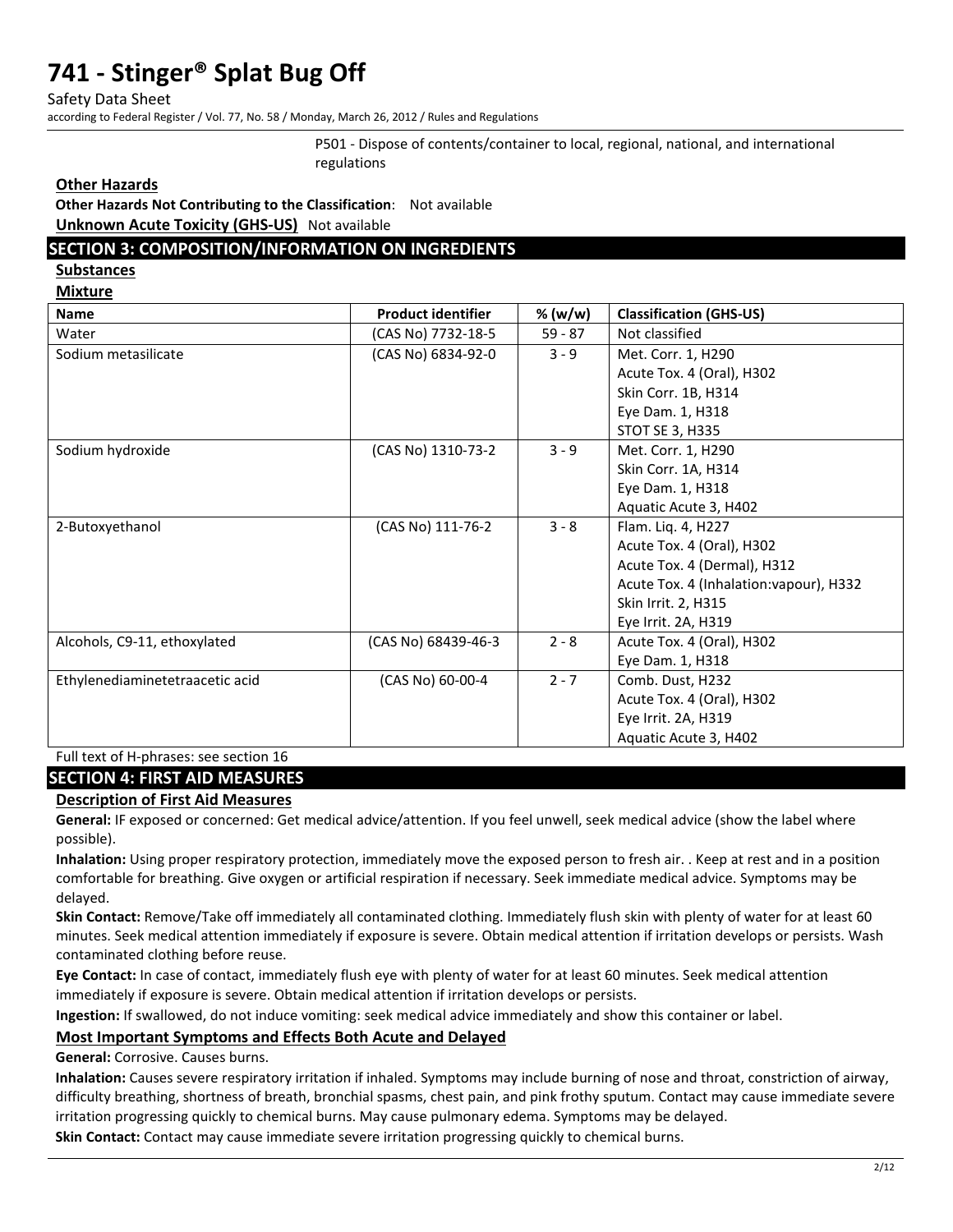Safety Data Sheet

according to Federal Register / Vol. 77, No. 58 / Monday, March 26, 2012 / Rules and Regulations

**Eye Contact:** Contact may cause immediate severe irritation progressing quickly to chemical burns. Can cause blindness.

**Ingestion:** May cause burns or irritation of the linings of the mouth, throat, and gastrointestinal tract. Swallowing a small quantity of this material will result in serious health hazard.

**Chronic Symptoms:** Not available

### **Indication of Any Immediate Medical Attention and Special Treatment Needed**

If medical advice is needed, have product container or label at hand.

## **SECTION 5: FIRE-FIGHTING MEASURES**

### **Extinguishing Media**

**Suitable Extinguishing Media:** Use extinguishing media appropriate for surrounding fire.

**Unsuitable Extinguishing Media:** Do not use water jet. Use of heavy stream of water may spread fire.

### **Special Hazards Arising From the Substance or Mixture**

**Fire Hazard:** Not flammable. Under conditions of fire this material may produce: Sulphur oxides.

**Explosion Hazard:** Product is not explosive.

**Reactivity:** Hazardous reactions will not occur under normal conditions.

## **Advice for Firefighters**

**Precautionary Measures Fire:** Not available

**Firefighting Instructions:** Keep upwind. Use water spray or fog for cooling exposed containers.

**Protection During Firefighting:** Firefighters must use full bunker gear including NIOSH-approved positive pressure self-contained breathing apparatus to protect against potential hazardous combustion or decomposition products and oxygen deficiencies. Evacuate area and fight the fire from a maximum distance or use unmanned hose holders or monitor nozzles. Cover pooling liquid with foam. Containers can build pressure if exposed to radiant heat; cool adjacent containers with flooding quantities of water until well after the fire is out. Withdraw immediately from the area if there is a rising sound from a venting safety device or discoloration of vessels, tanks, or pipelines. Be aware that burning liquid will float on water. Notify appropriate authorities if liquid enter sewers or waterways.

**Hazardous Combustion Products**: Carbon oxides (CO, CO2). On heating: release of toxic and corrosive gases/vapors sulphur oxides. **Other information:** Do not allow run-off from fire fighting to enter drains or water courses.

### **Reference to Other Sections**

## Refer to section 9 for flammability properties.

## **SECTION 6: ACCIDENTAL RELEASE MEASURES**

## **Personal Precautions, Protective Equipment and Emergency Procedures**

**General Measures:** Product residue can burn after water evaporates.

### **For Non-Emergency Personnel**

**Protective Equipment:** Use recommended respiratory protection. Wear suitable protective clothing, gloves and eye/face protection. **Emergency Procedures:** Stop leak if safe to do so. Eliminate ignition sources. Evacuate unnecessary personnel. Ventilate area. Keep upwind.

### **For Emergency Personnel**

**Protective Equipment:** Use recommended respiratory protection. Wear suitable protective clothing, gloves and eye/face protection. **Emergency Procedures:** Stop leak if safe to do so. Eliminate ignition sources. Evacuate unnecessary personnel. Ventilate area.

### **Environmental Precautions**

If spill could potentially enter any waterway, including intermittent dry creeks, contact the U.S. COAST GUARD NATIONAL RESPONSE CENTER at 800-424-8802. In case of accident or road spill notify CHEMTREC at 800-424-9300 (in USA) or CANUTEC at 613-996- 6666 (in Canada). In other countries call CHEMTREC at (International code) +1-703-527-3887.

## **Methods and Material for Containment and Cleaning Up**

**For Containment:** Contain any spills with dikes or absorbents to prevent migration and entry into sewers or streams.

**Methods for Cleaning Up:** Ventilate area. Small quantities of liquid spill: take up in non-combustible absorbent material and shovel into container for disposal. Collect absorbed material and place into a sealed, labelled container for proper disposal. Practice good housekeeping - spillage can be slippery on smooth surface either wet or dry. Liquid spill: neutralize with powdered limestone or sodium bicarbonate.

### **Reference to Other Sections**

See heading 8, Exposure Controls and Personal Protection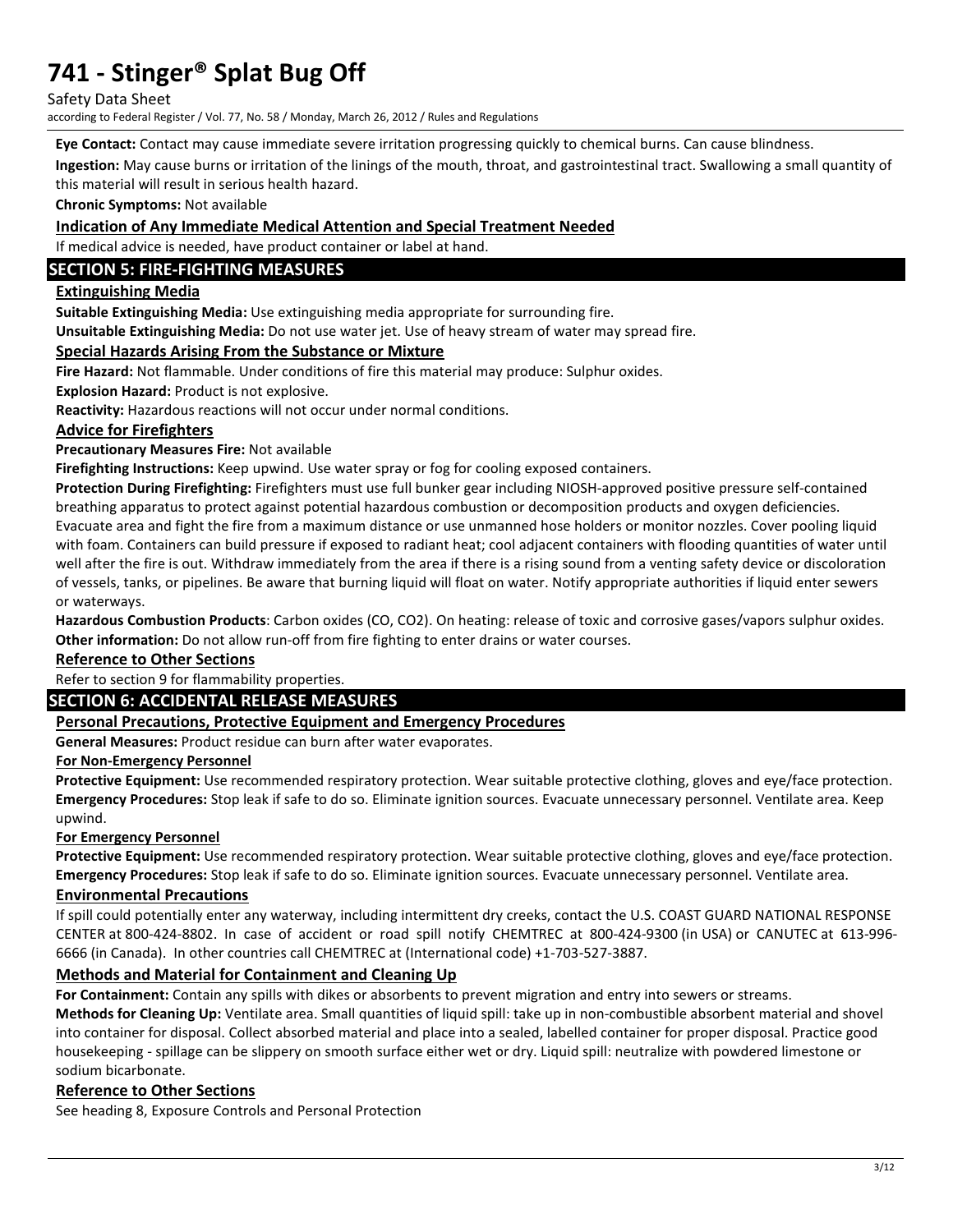Safety Data Sheet

according to Federal Register / Vol. 77, No. 58 / Monday, March 26, 2012 / Rules and Regulations

### **SECTION 7: HANDLING AND STORAGE**

#### **Precautions for Safe Handling**

**Hygiene Measures:** Handle in accordance with good industrial hygiene and safety procedures. Emergency eye wash fountains and safety showers should be available in the immediate vicinity of any potential exposure. Wash contaminated clothing before reuse. **Conditions for Safe Storage, Including Any Incompatibilities** 

## **Storage Conditions:** Detached outside storage is preferable.

**Storage Area:** Store in dry, cool area. Store in a well-ventilated place. Keep away from combustible materials.

**Specific End Use(s)** Cleaning compound

## **SECTION 8: EXPOSURE CONTROLS/PERSONAL PROTECTION**

#### **Control Parameters**

| Mexico<br>OEL TWA (mg/m <sup>3</sup> )<br>Mexico<br>26 ppm<br>OEL TWA (ppm)<br>$\frac{1}{360}$ mg/m <sup>3</sup><br>OEL STEL (mg/m <sup>3</sup> )<br>Mexico<br>OEL STEL (ppm)<br>75 ppm<br>Mexico<br>20 ppm<br><b>USA ACGIH</b><br><b>ACGIH TWA (ppm)</b><br>240 mg/m $3$<br>OSHA PEL (TWA) (mg/m <sup>3</sup> )<br><b>USA OSHA</b><br><b>USA OSHA</b><br>OSHA PEL (TWA) (ppm)<br>50 ppm<br>24 mg/m $3$<br>NIOSH REL (TWA) (mg/m <sup>3</sup> )<br><b>USA NIOSH</b><br><b>USA NIOSH</b><br>NIOSH REL (TWA) (ppm)<br>5 ppm<br>US IDLH (ppm)<br>700 ppm<br><b>USA IDLH</b><br>97 mg/m $3$<br>Alberta<br>OEL TWA (mg/m <sup>3</sup> )<br>OEL TWA (ppm)<br>Alberta<br>20 ppm<br><b>British Columbia</b><br>OEL TWA (ppm)<br>20 ppm<br>Manitoba<br>20 ppm<br>OEL TWA (ppm)<br>OEL TWA (mg/m <sup>3</sup> )<br>121 $mg/m3$<br>New Brunswick<br><b>New Brunswick</b><br>OEL TWA (ppm)<br>25 ppm<br>Newfoundland & Labrador<br>20 ppm<br>OEL TWA (ppm)<br>OEL TWA (ppm)<br>20 ppm<br>Nova Scotia<br>OEL STEL (mg/m <sup>3</sup> )<br>360 mg/m $3$<br>Nunavut<br>OEL STEL (ppm)<br>Nunavut<br>75 ppm<br>OEL TWA (mg/m <sup>3</sup> )<br>120 mg/m $3$<br>Nunavut<br>OEL TWA (ppm)<br>Nunavut<br>25 ppm<br>OEL STEL (mg/m <sup>3</sup> )<br>360 mg/m <sup>3</sup><br>Northwest Territories<br>OEL STEL (ppm)<br>75 ppm<br><b>Northwest Territories</b><br>120 mg/m $3$<br><b>Northwest Territories</b><br>OEL TWA (mg/m <sup>3</sup> )<br>OEL TWA (ppm)<br>25 ppm<br>Northwest Territories<br>OEL TWA (ppm)<br>20 ppm<br>Ontario<br>Prince Edward Island<br>OEL TWA (ppm)<br>20 ppm<br>VEMP (mg/m <sup>3</sup> )<br>97 mg/m $3$<br>Québec<br>Québec<br>VEMP (ppm)<br>20 ppm<br>OEL STEL (ppm)<br>30 ppm<br>Saskatchewan<br>Saskatchewan<br>OEL TWA (ppm)<br>20 ppm<br>$\frac{1}{220}$ mg/m <sup>3</sup><br>Yukon<br>OEL STEL (mg/m <sup>3</sup> )<br>Yukon<br>OEL STEL (ppm)<br>150 ppm<br>$240$ mg/m <sup>3</sup><br>Yukon<br>OEL TWA (mg/m <sup>3</sup> )<br>Yukon<br>OEL TWA (ppm)<br>50 ppm<br>Sodium hydroxide (1310-73-2)<br>2 mg/ $m3$<br>Mexico<br>OEL Ceiling (mg/m <sup>3</sup> )<br>2 mg/ $m3$<br>ACGIH Ceiling (mg/m <sup>3</sup> )<br><b>USA ACGIH</b> | 2-Butoxyethanol (111-76-2) |              |
|----------------------------------------------------------------------------------------------------------------------------------------------------------------------------------------------------------------------------------------------------------------------------------------------------------------------------------------------------------------------------------------------------------------------------------------------------------------------------------------------------------------------------------------------------------------------------------------------------------------------------------------------------------------------------------------------------------------------------------------------------------------------------------------------------------------------------------------------------------------------------------------------------------------------------------------------------------------------------------------------------------------------------------------------------------------------------------------------------------------------------------------------------------------------------------------------------------------------------------------------------------------------------------------------------------------------------------------------------------------------------------------------------------------------------------------------------------------------------------------------------------------------------------------------------------------------------------------------------------------------------------------------------------------------------------------------------------------------------------------------------------------------------------------------------------------------------------------------------------------------------------------------------------------------------------------------------------------------------------------------------------------------------------------------------------------------------------------------------------------------------------------------------------|----------------------------|--------------|
|                                                                                                                                                                                                                                                                                                                                                                                                                                                                                                                                                                                                                                                                                                                                                                                                                                                                                                                                                                                                                                                                                                                                                                                                                                                                                                                                                                                                                                                                                                                                                                                                                                                                                                                                                                                                                                                                                                                                                                                                                                                                                                                                                          |                            | 120 mg/m $3$ |
|                                                                                                                                                                                                                                                                                                                                                                                                                                                                                                                                                                                                                                                                                                                                                                                                                                                                                                                                                                                                                                                                                                                                                                                                                                                                                                                                                                                                                                                                                                                                                                                                                                                                                                                                                                                                                                                                                                                                                                                                                                                                                                                                                          |                            |              |
|                                                                                                                                                                                                                                                                                                                                                                                                                                                                                                                                                                                                                                                                                                                                                                                                                                                                                                                                                                                                                                                                                                                                                                                                                                                                                                                                                                                                                                                                                                                                                                                                                                                                                                                                                                                                                                                                                                                                                                                                                                                                                                                                                          |                            |              |
|                                                                                                                                                                                                                                                                                                                                                                                                                                                                                                                                                                                                                                                                                                                                                                                                                                                                                                                                                                                                                                                                                                                                                                                                                                                                                                                                                                                                                                                                                                                                                                                                                                                                                                                                                                                                                                                                                                                                                                                                                                                                                                                                                          |                            |              |
|                                                                                                                                                                                                                                                                                                                                                                                                                                                                                                                                                                                                                                                                                                                                                                                                                                                                                                                                                                                                                                                                                                                                                                                                                                                                                                                                                                                                                                                                                                                                                                                                                                                                                                                                                                                                                                                                                                                                                                                                                                                                                                                                                          |                            |              |
|                                                                                                                                                                                                                                                                                                                                                                                                                                                                                                                                                                                                                                                                                                                                                                                                                                                                                                                                                                                                                                                                                                                                                                                                                                                                                                                                                                                                                                                                                                                                                                                                                                                                                                                                                                                                                                                                                                                                                                                                                                                                                                                                                          |                            |              |
|                                                                                                                                                                                                                                                                                                                                                                                                                                                                                                                                                                                                                                                                                                                                                                                                                                                                                                                                                                                                                                                                                                                                                                                                                                                                                                                                                                                                                                                                                                                                                                                                                                                                                                                                                                                                                                                                                                                                                                                                                                                                                                                                                          |                            |              |
|                                                                                                                                                                                                                                                                                                                                                                                                                                                                                                                                                                                                                                                                                                                                                                                                                                                                                                                                                                                                                                                                                                                                                                                                                                                                                                                                                                                                                                                                                                                                                                                                                                                                                                                                                                                                                                                                                                                                                                                                                                                                                                                                                          |                            |              |
|                                                                                                                                                                                                                                                                                                                                                                                                                                                                                                                                                                                                                                                                                                                                                                                                                                                                                                                                                                                                                                                                                                                                                                                                                                                                                                                                                                                                                                                                                                                                                                                                                                                                                                                                                                                                                                                                                                                                                                                                                                                                                                                                                          |                            |              |
|                                                                                                                                                                                                                                                                                                                                                                                                                                                                                                                                                                                                                                                                                                                                                                                                                                                                                                                                                                                                                                                                                                                                                                                                                                                                                                                                                                                                                                                                                                                                                                                                                                                                                                                                                                                                                                                                                                                                                                                                                                                                                                                                                          |                            |              |
|                                                                                                                                                                                                                                                                                                                                                                                                                                                                                                                                                                                                                                                                                                                                                                                                                                                                                                                                                                                                                                                                                                                                                                                                                                                                                                                                                                                                                                                                                                                                                                                                                                                                                                                                                                                                                                                                                                                                                                                                                                                                                                                                                          |                            |              |
|                                                                                                                                                                                                                                                                                                                                                                                                                                                                                                                                                                                                                                                                                                                                                                                                                                                                                                                                                                                                                                                                                                                                                                                                                                                                                                                                                                                                                                                                                                                                                                                                                                                                                                                                                                                                                                                                                                                                                                                                                                                                                                                                                          |                            |              |
|                                                                                                                                                                                                                                                                                                                                                                                                                                                                                                                                                                                                                                                                                                                                                                                                                                                                                                                                                                                                                                                                                                                                                                                                                                                                                                                                                                                                                                                                                                                                                                                                                                                                                                                                                                                                                                                                                                                                                                                                                                                                                                                                                          |                            |              |
|                                                                                                                                                                                                                                                                                                                                                                                                                                                                                                                                                                                                                                                                                                                                                                                                                                                                                                                                                                                                                                                                                                                                                                                                                                                                                                                                                                                                                                                                                                                                                                                                                                                                                                                                                                                                                                                                                                                                                                                                                                                                                                                                                          |                            |              |
|                                                                                                                                                                                                                                                                                                                                                                                                                                                                                                                                                                                                                                                                                                                                                                                                                                                                                                                                                                                                                                                                                                                                                                                                                                                                                                                                                                                                                                                                                                                                                                                                                                                                                                                                                                                                                                                                                                                                                                                                                                                                                                                                                          |                            |              |
|                                                                                                                                                                                                                                                                                                                                                                                                                                                                                                                                                                                                                                                                                                                                                                                                                                                                                                                                                                                                                                                                                                                                                                                                                                                                                                                                                                                                                                                                                                                                                                                                                                                                                                                                                                                                                                                                                                                                                                                                                                                                                                                                                          |                            |              |
|                                                                                                                                                                                                                                                                                                                                                                                                                                                                                                                                                                                                                                                                                                                                                                                                                                                                                                                                                                                                                                                                                                                                                                                                                                                                                                                                                                                                                                                                                                                                                                                                                                                                                                                                                                                                                                                                                                                                                                                                                                                                                                                                                          |                            |              |
|                                                                                                                                                                                                                                                                                                                                                                                                                                                                                                                                                                                                                                                                                                                                                                                                                                                                                                                                                                                                                                                                                                                                                                                                                                                                                                                                                                                                                                                                                                                                                                                                                                                                                                                                                                                                                                                                                                                                                                                                                                                                                                                                                          |                            |              |
|                                                                                                                                                                                                                                                                                                                                                                                                                                                                                                                                                                                                                                                                                                                                                                                                                                                                                                                                                                                                                                                                                                                                                                                                                                                                                                                                                                                                                                                                                                                                                                                                                                                                                                                                                                                                                                                                                                                                                                                                                                                                                                                                                          |                            |              |
|                                                                                                                                                                                                                                                                                                                                                                                                                                                                                                                                                                                                                                                                                                                                                                                                                                                                                                                                                                                                                                                                                                                                                                                                                                                                                                                                                                                                                                                                                                                                                                                                                                                                                                                                                                                                                                                                                                                                                                                                                                                                                                                                                          |                            |              |
|                                                                                                                                                                                                                                                                                                                                                                                                                                                                                                                                                                                                                                                                                                                                                                                                                                                                                                                                                                                                                                                                                                                                                                                                                                                                                                                                                                                                                                                                                                                                                                                                                                                                                                                                                                                                                                                                                                                                                                                                                                                                                                                                                          |                            |              |
|                                                                                                                                                                                                                                                                                                                                                                                                                                                                                                                                                                                                                                                                                                                                                                                                                                                                                                                                                                                                                                                                                                                                                                                                                                                                                                                                                                                                                                                                                                                                                                                                                                                                                                                                                                                                                                                                                                                                                                                                                                                                                                                                                          |                            |              |
|                                                                                                                                                                                                                                                                                                                                                                                                                                                                                                                                                                                                                                                                                                                                                                                                                                                                                                                                                                                                                                                                                                                                                                                                                                                                                                                                                                                                                                                                                                                                                                                                                                                                                                                                                                                                                                                                                                                                                                                                                                                                                                                                                          |                            |              |
|                                                                                                                                                                                                                                                                                                                                                                                                                                                                                                                                                                                                                                                                                                                                                                                                                                                                                                                                                                                                                                                                                                                                                                                                                                                                                                                                                                                                                                                                                                                                                                                                                                                                                                                                                                                                                                                                                                                                                                                                                                                                                                                                                          |                            |              |
|                                                                                                                                                                                                                                                                                                                                                                                                                                                                                                                                                                                                                                                                                                                                                                                                                                                                                                                                                                                                                                                                                                                                                                                                                                                                                                                                                                                                                                                                                                                                                                                                                                                                                                                                                                                                                                                                                                                                                                                                                                                                                                                                                          |                            |              |
|                                                                                                                                                                                                                                                                                                                                                                                                                                                                                                                                                                                                                                                                                                                                                                                                                                                                                                                                                                                                                                                                                                                                                                                                                                                                                                                                                                                                                                                                                                                                                                                                                                                                                                                                                                                                                                                                                                                                                                                                                                                                                                                                                          |                            |              |
|                                                                                                                                                                                                                                                                                                                                                                                                                                                                                                                                                                                                                                                                                                                                                                                                                                                                                                                                                                                                                                                                                                                                                                                                                                                                                                                                                                                                                                                                                                                                                                                                                                                                                                                                                                                                                                                                                                                                                                                                                                                                                                                                                          |                            |              |
|                                                                                                                                                                                                                                                                                                                                                                                                                                                                                                                                                                                                                                                                                                                                                                                                                                                                                                                                                                                                                                                                                                                                                                                                                                                                                                                                                                                                                                                                                                                                                                                                                                                                                                                                                                                                                                                                                                                                                                                                                                                                                                                                                          |                            |              |
|                                                                                                                                                                                                                                                                                                                                                                                                                                                                                                                                                                                                                                                                                                                                                                                                                                                                                                                                                                                                                                                                                                                                                                                                                                                                                                                                                                                                                                                                                                                                                                                                                                                                                                                                                                                                                                                                                                                                                                                                                                                                                                                                                          |                            |              |
|                                                                                                                                                                                                                                                                                                                                                                                                                                                                                                                                                                                                                                                                                                                                                                                                                                                                                                                                                                                                                                                                                                                                                                                                                                                                                                                                                                                                                                                                                                                                                                                                                                                                                                                                                                                                                                                                                                                                                                                                                                                                                                                                                          |                            |              |
|                                                                                                                                                                                                                                                                                                                                                                                                                                                                                                                                                                                                                                                                                                                                                                                                                                                                                                                                                                                                                                                                                                                                                                                                                                                                                                                                                                                                                                                                                                                                                                                                                                                                                                                                                                                                                                                                                                                                                                                                                                                                                                                                                          |                            |              |
|                                                                                                                                                                                                                                                                                                                                                                                                                                                                                                                                                                                                                                                                                                                                                                                                                                                                                                                                                                                                                                                                                                                                                                                                                                                                                                                                                                                                                                                                                                                                                                                                                                                                                                                                                                                                                                                                                                                                                                                                                                                                                                                                                          |                            |              |
|                                                                                                                                                                                                                                                                                                                                                                                                                                                                                                                                                                                                                                                                                                                                                                                                                                                                                                                                                                                                                                                                                                                                                                                                                                                                                                                                                                                                                                                                                                                                                                                                                                                                                                                                                                                                                                                                                                                                                                                                                                                                                                                                                          |                            |              |
|                                                                                                                                                                                                                                                                                                                                                                                                                                                                                                                                                                                                                                                                                                                                                                                                                                                                                                                                                                                                                                                                                                                                                                                                                                                                                                                                                                                                                                                                                                                                                                                                                                                                                                                                                                                                                                                                                                                                                                                                                                                                                                                                                          |                            |              |
|                                                                                                                                                                                                                                                                                                                                                                                                                                                                                                                                                                                                                                                                                                                                                                                                                                                                                                                                                                                                                                                                                                                                                                                                                                                                                                                                                                                                                                                                                                                                                                                                                                                                                                                                                                                                                                                                                                                                                                                                                                                                                                                                                          |                            |              |
|                                                                                                                                                                                                                                                                                                                                                                                                                                                                                                                                                                                                                                                                                                                                                                                                                                                                                                                                                                                                                                                                                                                                                                                                                                                                                                                                                                                                                                                                                                                                                                                                                                                                                                                                                                                                                                                                                                                                                                                                                                                                                                                                                          |                            |              |
|                                                                                                                                                                                                                                                                                                                                                                                                                                                                                                                                                                                                                                                                                                                                                                                                                                                                                                                                                                                                                                                                                                                                                                                                                                                                                                                                                                                                                                                                                                                                                                                                                                                                                                                                                                                                                                                                                                                                                                                                                                                                                                                                                          |                            |              |
|                                                                                                                                                                                                                                                                                                                                                                                                                                                                                                                                                                                                                                                                                                                                                                                                                                                                                                                                                                                                                                                                                                                                                                                                                                                                                                                                                                                                                                                                                                                                                                                                                                                                                                                                                                                                                                                                                                                                                                                                                                                                                                                                                          |                            |              |
|                                                                                                                                                                                                                                                                                                                                                                                                                                                                                                                                                                                                                                                                                                                                                                                                                                                                                                                                                                                                                                                                                                                                                                                                                                                                                                                                                                                                                                                                                                                                                                                                                                                                                                                                                                                                                                                                                                                                                                                                                                                                                                                                                          |                            |              |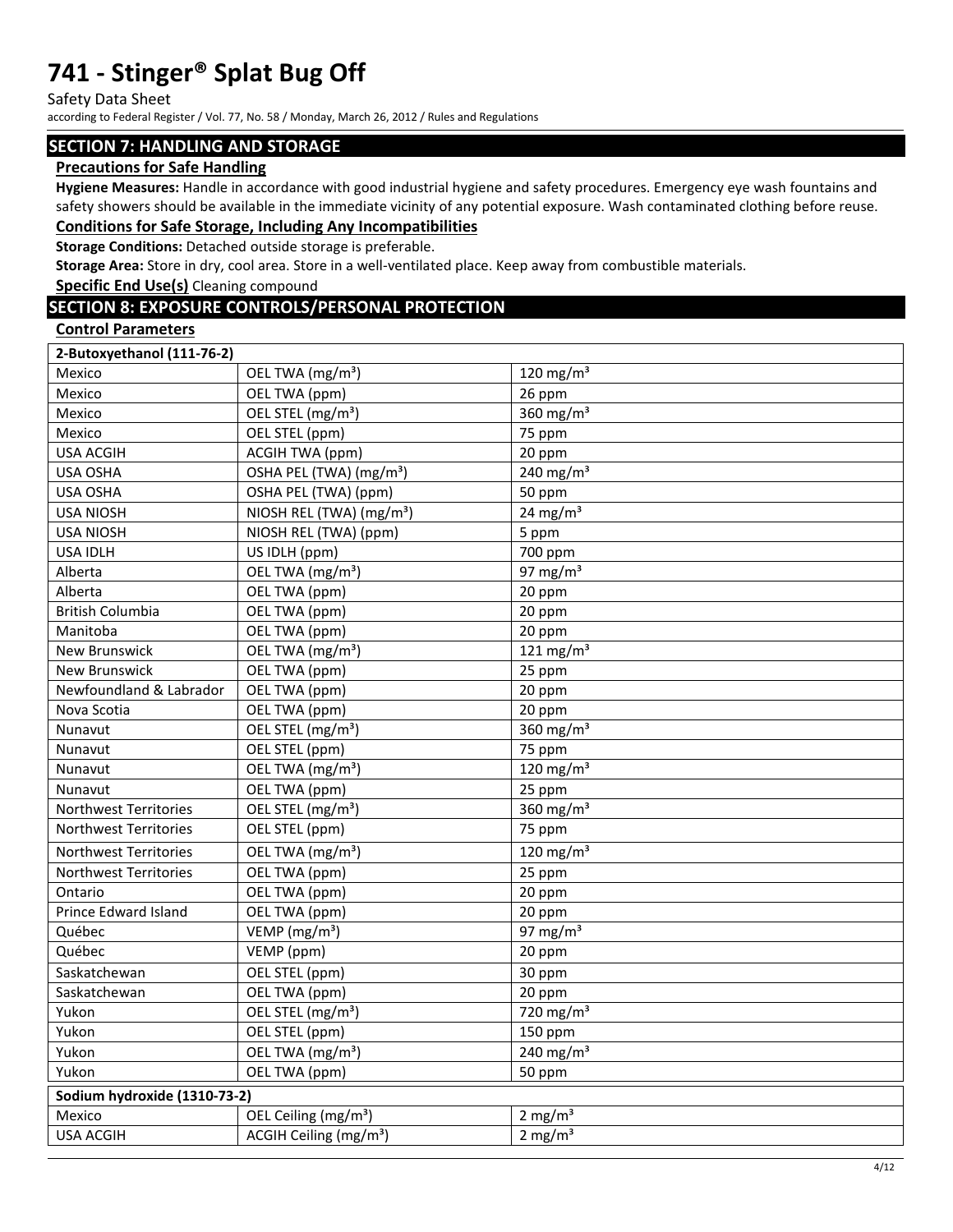#### Safety Data Sheet

according to Federal Register / Vol. 77, No. 58 / Monday, March 26, 2012 / Rules and Regulations

| <b>USA OSHA</b>              | OSHA PEL (TWA) (mg/m <sup>3</sup> ) | $2 \text{ mg/m}^3$   |
|------------------------------|-------------------------------------|----------------------|
| <b>USA NIOSH</b>             | NIOSH REL (ceiling) $(mg/m3)$       | 2 mg/m <sup>3</sup>  |
| <b>USA IDLH</b>              | US IDLH $(mg/m3)$                   | 10 mg/m <sup>3</sup> |
| Alberta                      | OEL Ceiling (mg/m <sup>3</sup> )    | 2 mg/m <sup>3</sup>  |
| <b>British Columbia</b>      | OEL Ceiling (mg/m <sup>3</sup> )    | 2 mg/m <sup>3</sup>  |
| Manitoba                     | OEL Ceiling (mg/m <sup>3</sup> )    | 2 mg/ $m3$           |
| New Brunswick                | OEL Ceiling (mg/m <sup>3</sup> )    | 2 mg/m <sup>3</sup>  |
| Newfoundland & Labrador      | OEL Ceiling $(mg/m3)$               | 2 mg/ $m3$           |
| Nova Scotia                  | OEL Ceiling (mg/m <sup>3</sup> )    | 2 mg/m <sup>3</sup>  |
| Nunavut                      | OEL Ceiling (mg/m <sup>3</sup> )    | 2 mg/m <sup>3</sup>  |
| <b>Northwest Territories</b> | OEL Ceiling (mg/m <sup>3</sup> )    | 2 mg/m <sup>3</sup>  |
| Ontario                      | OEL Ceiling (mg/m <sup>3</sup> )    | 2 mg/m <sup>3</sup>  |
| Prince Edward Island         | OEL Ceiling $(mg/m3)$               | 2 mg/m <sup>3</sup>  |
| Québec                       | PLAFOND (mg/m <sup>3</sup> )        | 2 mg/m <sup>3</sup>  |
| Saskatchewan                 | OEL Ceiling (mg/m <sup>3</sup> )    | $2 \text{ mg/m}^3$   |
| Yukon                        | OEL Ceiling (mg/m <sup>3</sup> )    | 2 mg/m <sup>3</sup>  |

## **Exposure Controls**

**Appropriate Engineering Controls:** Emergency eye wash fountains and safety showers should be available in the immediate vicinity of any potential exposure, but are not required. Product to be handled under strictly controlled conditions. Ensure all national/local regulations are observed. Ensure all national/local regulations are observed.

**Personal Protective Equipment:** Protective clothing. Gloves. Protective goggles. Insufficient ventilation: wear respiratory protection.



**Materials for Protective Clothing:** Not available

**Hand Protection:** Impermeable protective gloves.

**Eye Protection:** In case of splash hazard: chemical goggles or safety glasses.

**Skin and Body Protection:** Wear suitable protective clothing.

**Respiratory Protection:** Use a NIOSH-approved respirator or self-contained breathing apparatus whenever exposure may exceed established Occupational Exposure Limits.

| <b>SECTION 9: PHYSICAL AND CHEMICAL PROPERTIES</b>           |                      |                       |
|--------------------------------------------------------------|----------------------|-----------------------|
| <b>Information on Basic Physical and Chemical Properties</b> |                      |                       |
| <b>Physical State</b>                                        |                      | Liquid                |
| Appearance                                                   |                      | Orange                |
| Odor                                                         |                      | Butyl                 |
| <b>Odor Threshold</b>                                        |                      | Not available         |
| рH                                                           |                      | $~\sim$ 12            |
| <b>Relative Evaporation Rate (butylacetate=1)</b>            |                      | < 1.07                |
| <b>Melting Point</b>                                         |                      | Not available         |
| <b>Freezing Point</b>                                        |                      | Not available         |
| <b>Boiling Point</b>                                         | $\ddot{\phantom{a}}$ | 99.45 °C (211 °F)     |
| <b>Flash Point</b>                                           |                      | None. Does not flash. |
| <b>Auto-ignition Temperature</b>                             |                      | Not available         |
| <b>Decomposition Temperature</b>                             |                      | Not available         |
| Flammability (solid, gas)                                    |                      | Not available         |
| <b>Lower Flammable Limit</b>                                 |                      | Not available         |
| Upper Flammable Limit                                        |                      | Not available         |
| <b>Vapor Pressure</b>                                        |                      | Not available         |
| Relative Vapor Density at 20 °C                              |                      | Not available         |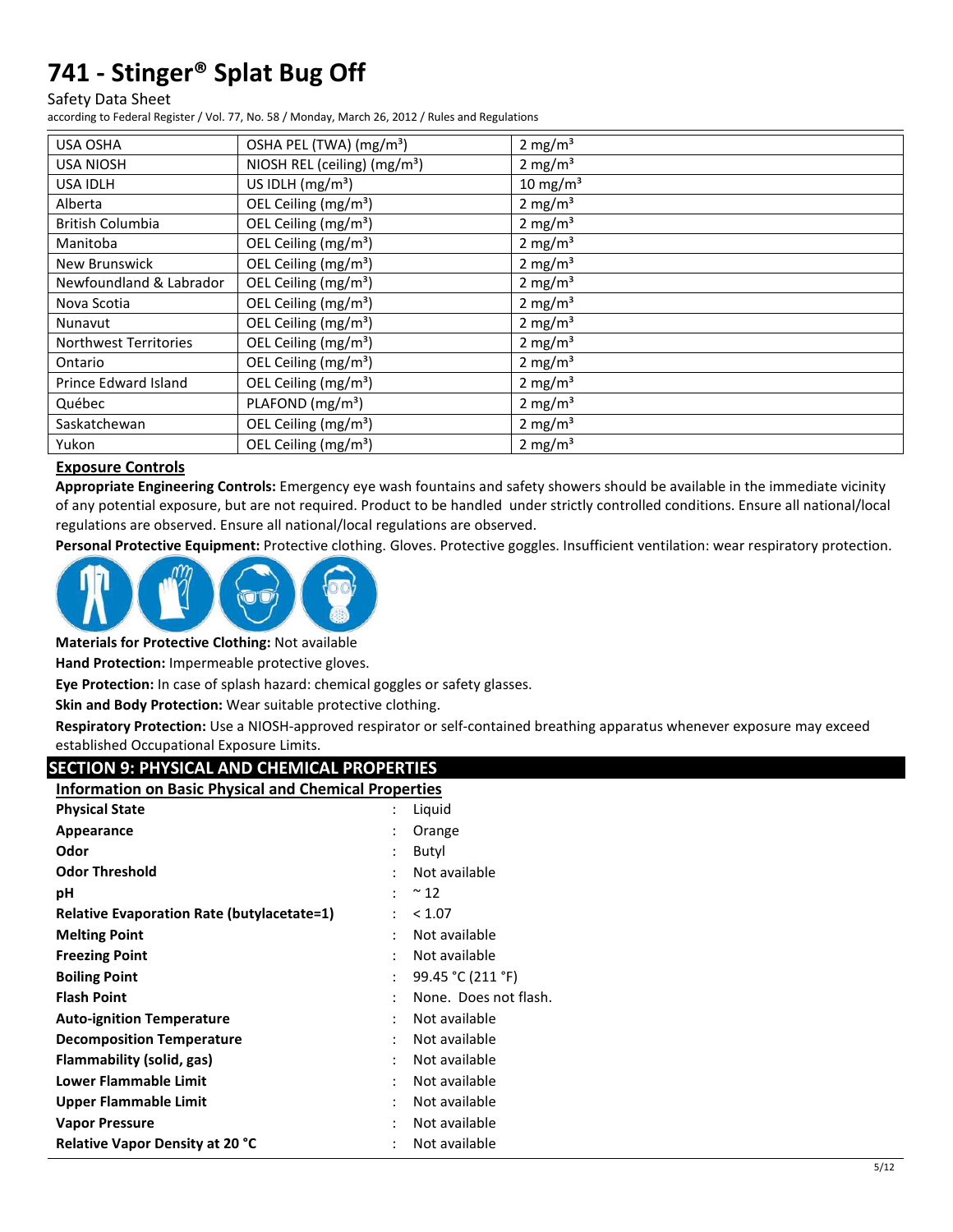Safety Data Sheet

according to Federal Register / Vol. 77, No. 58 / Monday, March 26, 2012 / Rules and Regulations

| <b>Relative Density</b>                                  | Not available                                                         |
|----------------------------------------------------------|-----------------------------------------------------------------------|
| <b>Specific Gravity</b>                                  | 1.06 Water = $1$                                                      |
| Solubility                                               | Water: 100 %                                                          |
| Partition coefficient: n-octanol/water                   | Not available                                                         |
| <b>Viscosity</b>                                         | Not available                                                         |
| <b>Explosion Data - Sensitivity to Mechanical Impact</b> | Not expected to present an explosion hazard due to mechanical impact. |
| <b>Explosion Data - Sensitivity to Static Discharge</b>  | Not expected to present an explosion hazard due to static discharge.  |

## **SECTION 10: STABILITY AND REACTIVITY**

**Reactivity:** Hazardous reactions will not occur under normal conditions.

**Chemical Stability:** Stable at standard temperature and pressure.

**Possibility of Hazardous Reactions:** Hazardous polymerization will not occur.

**Conditions to Avoid:** Protect from moisture.

**Incompatible Materials:** Avoid strong oxidizers.

**Hazardous Decomposition Products:** Thermal decomposition generates : Corrosive vapours.

## **SECTION 11: TOXICOLOGICAL INFORMATION**

**Information on Toxicological Effects - Product** 

**Acute Toxicity:** Not classified

**LD50 and LC50 Data:** Not available

**Skin Corrosion/Irritation:** Causes severe skin burns and eye damage.

**pH:** ~ 12

**Serious Eye Damage/Irritation:** Causes serious eye damage.

**pH:** ~12

**Respiratory or Skin Sensitization:** Not classified

**Germ Cell Mutagenicity:** Not classified

**Teratogenicity:** Not available

**Carcinogenicity:** Not classified

**Specific Target Organ Toxicity (Repeated Exposure):** Not classified

**Reproductive Toxicity:** Not classified

**Specific Target Organ Toxicity (Single Exposure):** Not classified

**Aspiration Hazard:** Not classified

**Symptoms/Injuries After Inhalation:** Causes severe respiratory irritation if inhaled. Symptoms may include burning of nose and throat, constriction of airway, difficulty breathing, shortness of breath, bronchial spasms, chest pain, and pink frothy sputum. Contact may cause immediate severe irritation progressing quickly to chemical burns. May cause pulmonary edema. Symptoms may be delayed.

**Symptoms/Injuries After Skin Contact:** Contact may cause immediate severe irritation progressing quickly to chemical burns. **Symptoms/Injuries After Eye Contact:** Contact may cause immediate severe irritation progressing quickly to chemical burns. Can cause blindness.

**Symptoms/Injuries After Ingestion:** May cause burns or irritation of the linings of the mouth, throat, and gastrointestinal tract. Swallowing a small quantity of this material will result in serious health hazard.

## **Information on Toxicological Effects - Ingredient(s)**

**LD50 and LC50 Data:**

| Sodium metasilicate (6834-92-0) |                        |  |
|---------------------------------|------------------------|--|
| LD50 Oral Rat                   | $600 \,\mathrm{mg/kg}$ |  |
| 2-Butoxyethanol (111-76-2)      |                        |  |
| LD50 Oral Rat                   | 470 mg/kg              |  |
| LD50 Dermal Rat                 | 1680 mg/kg             |  |
| LC50 Inhalation Rat (ppm)       | 450 ppm/4h             |  |
| ATE CLP (vapors)                | 11.000 mg/l/4h         |  |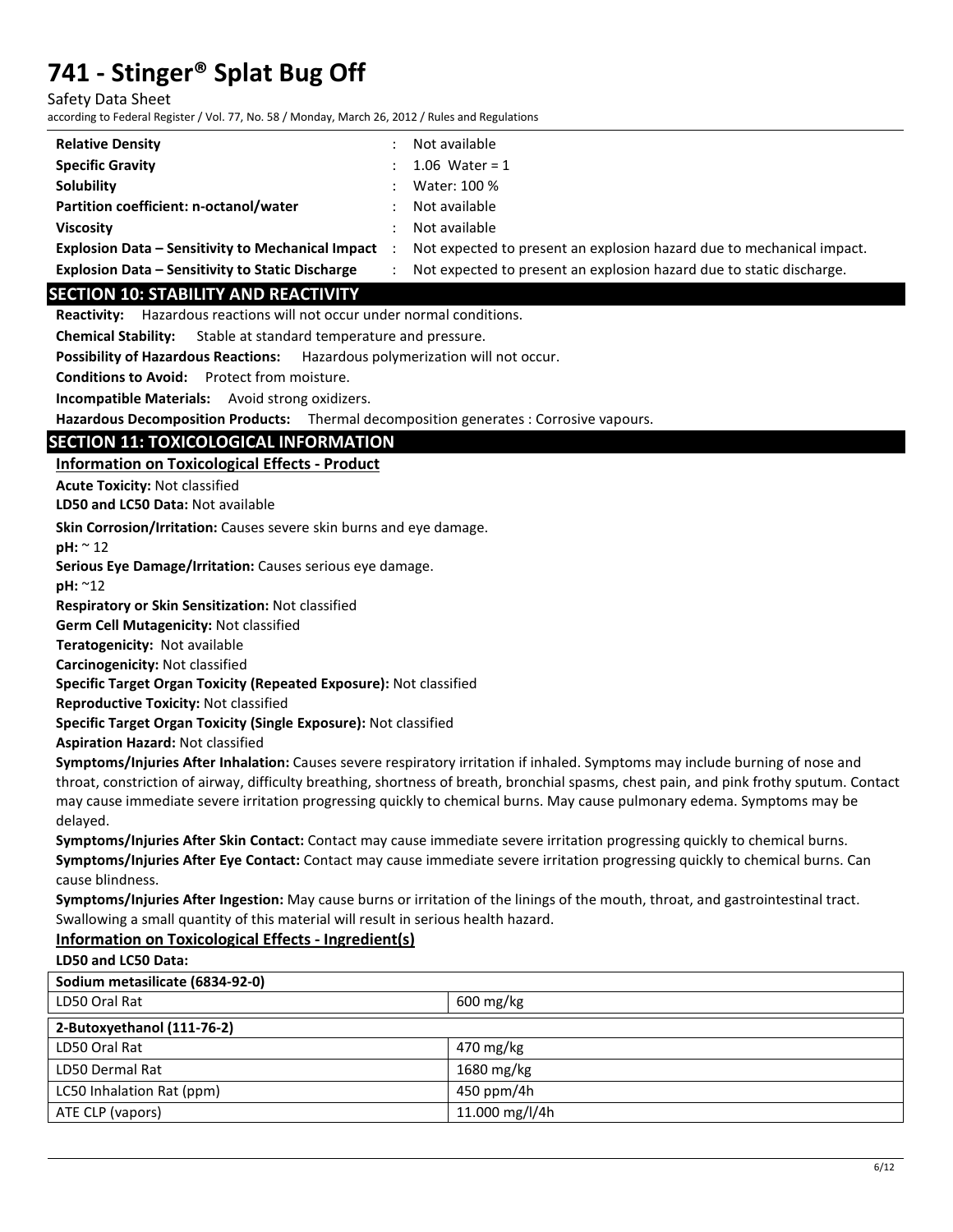Safety Data Sheet

according to Federal Register / Vol. 77, No. 58 / Monday, March 26, 2012 / Rules and Regulations

| LD50 Oral Rat<br>1400 mg/kg<br>Ethylenediaminetetraacetic acid (60-00-4)<br>LD50 Oral Rat<br>1700 mg/kg<br>Water (7732-18-5)<br>> 90000 mg/kg<br>LD50 Oral Rat<br>2-Butoxyethanol (111-76-2)<br>3<br><b>IARC Group</b><br>National Toxicity Program (NTP) Status<br>Evidence of Carcinogenicity.<br><b>SECTION 12: ECOLOGICAL INFORMATION</b><br><b>Toxicity Not classified</b><br>Sodium metasilicate (6834-92-0)<br>LC50 Fish 1<br>210 mg/l (Exposure time: 96 h - Species: Brachydanio rerio [semi-static])<br>LC 50 Fish 2<br>210 mg/l (Exposure time: 96 h - Species: Brachydanio rerio)<br>2-Butoxyethanol (111-76-2)<br>LC50 Fish 1<br>1490 mg/l (Exposure time: 96 h - Species: Lepomis macrochirus [static])<br>1000 mg/l (Exposure time: 48 h - Species: Daphnia magna)<br>EC50 Daphnia 1<br>LC 50 Fish 2<br>2950 mg/l (Exposure time: 96 h - Species: Lepomis macrochirus)<br>Sodium hydroxide (1310-73-2)<br>LC50 Fish 1<br>40 mg/l<br>Ethylenediaminetetraacetic acid (60-00-4)<br>LC50 Fish 1<br>34 - 62 mg/l (Exposure time: 96 h - Species: Lepomis macrochirus [static])<br>113 mg/l (Exposure time: 48 h - Species: Daphnia magna [Static])<br>EC50 Daphnia 1<br>44.2 - 76.5 mg/l (Exposure time: 96 h - Species: Pimephales promelas [static])<br>LC 50 Fish 2<br><b>Persistence and Degradability</b><br>741 - Stinger®Exterminator Bug Off<br>Persistence and Degradability<br>Product is biodegradable.<br><b>Bioaccumulative Potential</b><br>741 - Stinger® Exterminator Bug Off<br><b>Bioaccumulative Potential</b><br>Not expected to bioaccumulate.<br>2-Butoxyethanol (111-76-2)<br>Log Pow<br>$0.81$ (at 25 °C)<br><b>Mobility in Soil Not available</b><br><b>Other Adverse Effects Not available</b><br><b>SECTION 13: DISPOSAL CONSIDERATIONS</b><br>Waste Disposal Recommendations: Dispose of waste material in accordance with all local, regional, national, provincial, territorial<br>and international regulations.<br><b>SECTION 14: TRANSPORT INFORMATION</b><br>14.1 In Accordance with DOT<br>Not DOT Regulated in trucks in containers of < 119 Gallons<br>14.2 In Accordance with IMDG<br>Not Regulated<br>14.3 In Accordance with IATA<br>UN1719, Caustic Alkali Liquids, N.O.S., (Sodium Hydroxide), 8, PG-III<br>14.4 In Accordance with TDG<br>Not Regulated<br><b>SECTION 15: REGULATORY INFORMATION</b><br><b>US Federal Regulations</b><br>741- Stinger® Exterminator Bug Off<br>SARA Section 311/312 Hazard Classes<br>Immediate (acute) health hazard | Alcohols, C9-11, ethoxylated (68439-46-3) |  |  |
|-------------------------------------------------------------------------------------------------------------------------------------------------------------------------------------------------------------------------------------------------------------------------------------------------------------------------------------------------------------------------------------------------------------------------------------------------------------------------------------------------------------------------------------------------------------------------------------------------------------------------------------------------------------------------------------------------------------------------------------------------------------------------------------------------------------------------------------------------------------------------------------------------------------------------------------------------------------------------------------------------------------------------------------------------------------------------------------------------------------------------------------------------------------------------------------------------------------------------------------------------------------------------------------------------------------------------------------------------------------------------------------------------------------------------------------------------------------------------------------------------------------------------------------------------------------------------------------------------------------------------------------------------------------------------------------------------------------------------------------------------------------------------------------------------------------------------------------------------------------------------------------------------------------------------------------------------------------------------------------------------------------------------------------------------------------------------------------------------------------------------------------------------------------------------------------------------------------------------------------------------------------------------------------------------------------------------------------------------------------------------------------------------------------------------------------------------------------------------------------------------------------|-------------------------------------------|--|--|
|                                                                                                                                                                                                                                                                                                                                                                                                                                                                                                                                                                                                                                                                                                                                                                                                                                                                                                                                                                                                                                                                                                                                                                                                                                                                                                                                                                                                                                                                                                                                                                                                                                                                                                                                                                                                                                                                                                                                                                                                                                                                                                                                                                                                                                                                                                                                                                                                                                                                                                             |                                           |  |  |
|                                                                                                                                                                                                                                                                                                                                                                                                                                                                                                                                                                                                                                                                                                                                                                                                                                                                                                                                                                                                                                                                                                                                                                                                                                                                                                                                                                                                                                                                                                                                                                                                                                                                                                                                                                                                                                                                                                                                                                                                                                                                                                                                                                                                                                                                                                                                                                                                                                                                                                             |                                           |  |  |
|                                                                                                                                                                                                                                                                                                                                                                                                                                                                                                                                                                                                                                                                                                                                                                                                                                                                                                                                                                                                                                                                                                                                                                                                                                                                                                                                                                                                                                                                                                                                                                                                                                                                                                                                                                                                                                                                                                                                                                                                                                                                                                                                                                                                                                                                                                                                                                                                                                                                                                             |                                           |  |  |
|                                                                                                                                                                                                                                                                                                                                                                                                                                                                                                                                                                                                                                                                                                                                                                                                                                                                                                                                                                                                                                                                                                                                                                                                                                                                                                                                                                                                                                                                                                                                                                                                                                                                                                                                                                                                                                                                                                                                                                                                                                                                                                                                                                                                                                                                                                                                                                                                                                                                                                             |                                           |  |  |
|                                                                                                                                                                                                                                                                                                                                                                                                                                                                                                                                                                                                                                                                                                                                                                                                                                                                                                                                                                                                                                                                                                                                                                                                                                                                                                                                                                                                                                                                                                                                                                                                                                                                                                                                                                                                                                                                                                                                                                                                                                                                                                                                                                                                                                                                                                                                                                                                                                                                                                             |                                           |  |  |
|                                                                                                                                                                                                                                                                                                                                                                                                                                                                                                                                                                                                                                                                                                                                                                                                                                                                                                                                                                                                                                                                                                                                                                                                                                                                                                                                                                                                                                                                                                                                                                                                                                                                                                                                                                                                                                                                                                                                                                                                                                                                                                                                                                                                                                                                                                                                                                                                                                                                                                             |                                           |  |  |
|                                                                                                                                                                                                                                                                                                                                                                                                                                                                                                                                                                                                                                                                                                                                                                                                                                                                                                                                                                                                                                                                                                                                                                                                                                                                                                                                                                                                                                                                                                                                                                                                                                                                                                                                                                                                                                                                                                                                                                                                                                                                                                                                                                                                                                                                                                                                                                                                                                                                                                             |                                           |  |  |
|                                                                                                                                                                                                                                                                                                                                                                                                                                                                                                                                                                                                                                                                                                                                                                                                                                                                                                                                                                                                                                                                                                                                                                                                                                                                                                                                                                                                                                                                                                                                                                                                                                                                                                                                                                                                                                                                                                                                                                                                                                                                                                                                                                                                                                                                                                                                                                                                                                                                                                             |                                           |  |  |
|                                                                                                                                                                                                                                                                                                                                                                                                                                                                                                                                                                                                                                                                                                                                                                                                                                                                                                                                                                                                                                                                                                                                                                                                                                                                                                                                                                                                                                                                                                                                                                                                                                                                                                                                                                                                                                                                                                                                                                                                                                                                                                                                                                                                                                                                                                                                                                                                                                                                                                             |                                           |  |  |
|                                                                                                                                                                                                                                                                                                                                                                                                                                                                                                                                                                                                                                                                                                                                                                                                                                                                                                                                                                                                                                                                                                                                                                                                                                                                                                                                                                                                                                                                                                                                                                                                                                                                                                                                                                                                                                                                                                                                                                                                                                                                                                                                                                                                                                                                                                                                                                                                                                                                                                             |                                           |  |  |
|                                                                                                                                                                                                                                                                                                                                                                                                                                                                                                                                                                                                                                                                                                                                                                                                                                                                                                                                                                                                                                                                                                                                                                                                                                                                                                                                                                                                                                                                                                                                                                                                                                                                                                                                                                                                                                                                                                                                                                                                                                                                                                                                                                                                                                                                                                                                                                                                                                                                                                             |                                           |  |  |
|                                                                                                                                                                                                                                                                                                                                                                                                                                                                                                                                                                                                                                                                                                                                                                                                                                                                                                                                                                                                                                                                                                                                                                                                                                                                                                                                                                                                                                                                                                                                                                                                                                                                                                                                                                                                                                                                                                                                                                                                                                                                                                                                                                                                                                                                                                                                                                                                                                                                                                             |                                           |  |  |
|                                                                                                                                                                                                                                                                                                                                                                                                                                                                                                                                                                                                                                                                                                                                                                                                                                                                                                                                                                                                                                                                                                                                                                                                                                                                                                                                                                                                                                                                                                                                                                                                                                                                                                                                                                                                                                                                                                                                                                                                                                                                                                                                                                                                                                                                                                                                                                                                                                                                                                             |                                           |  |  |
|                                                                                                                                                                                                                                                                                                                                                                                                                                                                                                                                                                                                                                                                                                                                                                                                                                                                                                                                                                                                                                                                                                                                                                                                                                                                                                                                                                                                                                                                                                                                                                                                                                                                                                                                                                                                                                                                                                                                                                                                                                                                                                                                                                                                                                                                                                                                                                                                                                                                                                             |                                           |  |  |
|                                                                                                                                                                                                                                                                                                                                                                                                                                                                                                                                                                                                                                                                                                                                                                                                                                                                                                                                                                                                                                                                                                                                                                                                                                                                                                                                                                                                                                                                                                                                                                                                                                                                                                                                                                                                                                                                                                                                                                                                                                                                                                                                                                                                                                                                                                                                                                                                                                                                                                             |                                           |  |  |
|                                                                                                                                                                                                                                                                                                                                                                                                                                                                                                                                                                                                                                                                                                                                                                                                                                                                                                                                                                                                                                                                                                                                                                                                                                                                                                                                                                                                                                                                                                                                                                                                                                                                                                                                                                                                                                                                                                                                                                                                                                                                                                                                                                                                                                                                                                                                                                                                                                                                                                             |                                           |  |  |
|                                                                                                                                                                                                                                                                                                                                                                                                                                                                                                                                                                                                                                                                                                                                                                                                                                                                                                                                                                                                                                                                                                                                                                                                                                                                                                                                                                                                                                                                                                                                                                                                                                                                                                                                                                                                                                                                                                                                                                                                                                                                                                                                                                                                                                                                                                                                                                                                                                                                                                             |                                           |  |  |
|                                                                                                                                                                                                                                                                                                                                                                                                                                                                                                                                                                                                                                                                                                                                                                                                                                                                                                                                                                                                                                                                                                                                                                                                                                                                                                                                                                                                                                                                                                                                                                                                                                                                                                                                                                                                                                                                                                                                                                                                                                                                                                                                                                                                                                                                                                                                                                                                                                                                                                             |                                           |  |  |
|                                                                                                                                                                                                                                                                                                                                                                                                                                                                                                                                                                                                                                                                                                                                                                                                                                                                                                                                                                                                                                                                                                                                                                                                                                                                                                                                                                                                                                                                                                                                                                                                                                                                                                                                                                                                                                                                                                                                                                                                                                                                                                                                                                                                                                                                                                                                                                                                                                                                                                             |                                           |  |  |
|                                                                                                                                                                                                                                                                                                                                                                                                                                                                                                                                                                                                                                                                                                                                                                                                                                                                                                                                                                                                                                                                                                                                                                                                                                                                                                                                                                                                                                                                                                                                                                                                                                                                                                                                                                                                                                                                                                                                                                                                                                                                                                                                                                                                                                                                                                                                                                                                                                                                                                             |                                           |  |  |
|                                                                                                                                                                                                                                                                                                                                                                                                                                                                                                                                                                                                                                                                                                                                                                                                                                                                                                                                                                                                                                                                                                                                                                                                                                                                                                                                                                                                                                                                                                                                                                                                                                                                                                                                                                                                                                                                                                                                                                                                                                                                                                                                                                                                                                                                                                                                                                                                                                                                                                             |                                           |  |  |
|                                                                                                                                                                                                                                                                                                                                                                                                                                                                                                                                                                                                                                                                                                                                                                                                                                                                                                                                                                                                                                                                                                                                                                                                                                                                                                                                                                                                                                                                                                                                                                                                                                                                                                                                                                                                                                                                                                                                                                                                                                                                                                                                                                                                                                                                                                                                                                                                                                                                                                             |                                           |  |  |
|                                                                                                                                                                                                                                                                                                                                                                                                                                                                                                                                                                                                                                                                                                                                                                                                                                                                                                                                                                                                                                                                                                                                                                                                                                                                                                                                                                                                                                                                                                                                                                                                                                                                                                                                                                                                                                                                                                                                                                                                                                                                                                                                                                                                                                                                                                                                                                                                                                                                                                             |                                           |  |  |
|                                                                                                                                                                                                                                                                                                                                                                                                                                                                                                                                                                                                                                                                                                                                                                                                                                                                                                                                                                                                                                                                                                                                                                                                                                                                                                                                                                                                                                                                                                                                                                                                                                                                                                                                                                                                                                                                                                                                                                                                                                                                                                                                                                                                                                                                                                                                                                                                                                                                                                             |                                           |  |  |
|                                                                                                                                                                                                                                                                                                                                                                                                                                                                                                                                                                                                                                                                                                                                                                                                                                                                                                                                                                                                                                                                                                                                                                                                                                                                                                                                                                                                                                                                                                                                                                                                                                                                                                                                                                                                                                                                                                                                                                                                                                                                                                                                                                                                                                                                                                                                                                                                                                                                                                             |                                           |  |  |
|                                                                                                                                                                                                                                                                                                                                                                                                                                                                                                                                                                                                                                                                                                                                                                                                                                                                                                                                                                                                                                                                                                                                                                                                                                                                                                                                                                                                                                                                                                                                                                                                                                                                                                                                                                                                                                                                                                                                                                                                                                                                                                                                                                                                                                                                                                                                                                                                                                                                                                             |                                           |  |  |
|                                                                                                                                                                                                                                                                                                                                                                                                                                                                                                                                                                                                                                                                                                                                                                                                                                                                                                                                                                                                                                                                                                                                                                                                                                                                                                                                                                                                                                                                                                                                                                                                                                                                                                                                                                                                                                                                                                                                                                                                                                                                                                                                                                                                                                                                                                                                                                                                                                                                                                             |                                           |  |  |
|                                                                                                                                                                                                                                                                                                                                                                                                                                                                                                                                                                                                                                                                                                                                                                                                                                                                                                                                                                                                                                                                                                                                                                                                                                                                                                                                                                                                                                                                                                                                                                                                                                                                                                                                                                                                                                                                                                                                                                                                                                                                                                                                                                                                                                                                                                                                                                                                                                                                                                             |                                           |  |  |
|                                                                                                                                                                                                                                                                                                                                                                                                                                                                                                                                                                                                                                                                                                                                                                                                                                                                                                                                                                                                                                                                                                                                                                                                                                                                                                                                                                                                                                                                                                                                                                                                                                                                                                                                                                                                                                                                                                                                                                                                                                                                                                                                                                                                                                                                                                                                                                                                                                                                                                             |                                           |  |  |
|                                                                                                                                                                                                                                                                                                                                                                                                                                                                                                                                                                                                                                                                                                                                                                                                                                                                                                                                                                                                                                                                                                                                                                                                                                                                                                                                                                                                                                                                                                                                                                                                                                                                                                                                                                                                                                                                                                                                                                                                                                                                                                                                                                                                                                                                                                                                                                                                                                                                                                             |                                           |  |  |
|                                                                                                                                                                                                                                                                                                                                                                                                                                                                                                                                                                                                                                                                                                                                                                                                                                                                                                                                                                                                                                                                                                                                                                                                                                                                                                                                                                                                                                                                                                                                                                                                                                                                                                                                                                                                                                                                                                                                                                                                                                                                                                                                                                                                                                                                                                                                                                                                                                                                                                             |                                           |  |  |
|                                                                                                                                                                                                                                                                                                                                                                                                                                                                                                                                                                                                                                                                                                                                                                                                                                                                                                                                                                                                                                                                                                                                                                                                                                                                                                                                                                                                                                                                                                                                                                                                                                                                                                                                                                                                                                                                                                                                                                                                                                                                                                                                                                                                                                                                                                                                                                                                                                                                                                             |                                           |  |  |
|                                                                                                                                                                                                                                                                                                                                                                                                                                                                                                                                                                                                                                                                                                                                                                                                                                                                                                                                                                                                                                                                                                                                                                                                                                                                                                                                                                                                                                                                                                                                                                                                                                                                                                                                                                                                                                                                                                                                                                                                                                                                                                                                                                                                                                                                                                                                                                                                                                                                                                             |                                           |  |  |
|                                                                                                                                                                                                                                                                                                                                                                                                                                                                                                                                                                                                                                                                                                                                                                                                                                                                                                                                                                                                                                                                                                                                                                                                                                                                                                                                                                                                                                                                                                                                                                                                                                                                                                                                                                                                                                                                                                                                                                                                                                                                                                                                                                                                                                                                                                                                                                                                                                                                                                             |                                           |  |  |
|                                                                                                                                                                                                                                                                                                                                                                                                                                                                                                                                                                                                                                                                                                                                                                                                                                                                                                                                                                                                                                                                                                                                                                                                                                                                                                                                                                                                                                                                                                                                                                                                                                                                                                                                                                                                                                                                                                                                                                                                                                                                                                                                                                                                                                                                                                                                                                                                                                                                                                             |                                           |  |  |
|                                                                                                                                                                                                                                                                                                                                                                                                                                                                                                                                                                                                                                                                                                                                                                                                                                                                                                                                                                                                                                                                                                                                                                                                                                                                                                                                                                                                                                                                                                                                                                                                                                                                                                                                                                                                                                                                                                                                                                                                                                                                                                                                                                                                                                                                                                                                                                                                                                                                                                             |                                           |  |  |
|                                                                                                                                                                                                                                                                                                                                                                                                                                                                                                                                                                                                                                                                                                                                                                                                                                                                                                                                                                                                                                                                                                                                                                                                                                                                                                                                                                                                                                                                                                                                                                                                                                                                                                                                                                                                                                                                                                                                                                                                                                                                                                                                                                                                                                                                                                                                                                                                                                                                                                             |                                           |  |  |
|                                                                                                                                                                                                                                                                                                                                                                                                                                                                                                                                                                                                                                                                                                                                                                                                                                                                                                                                                                                                                                                                                                                                                                                                                                                                                                                                                                                                                                                                                                                                                                                                                                                                                                                                                                                                                                                                                                                                                                                                                                                                                                                                                                                                                                                                                                                                                                                                                                                                                                             |                                           |  |  |
|                                                                                                                                                                                                                                                                                                                                                                                                                                                                                                                                                                                                                                                                                                                                                                                                                                                                                                                                                                                                                                                                                                                                                                                                                                                                                                                                                                                                                                                                                                                                                                                                                                                                                                                                                                                                                                                                                                                                                                                                                                                                                                                                                                                                                                                                                                                                                                                                                                                                                                             |                                           |  |  |
|                                                                                                                                                                                                                                                                                                                                                                                                                                                                                                                                                                                                                                                                                                                                                                                                                                                                                                                                                                                                                                                                                                                                                                                                                                                                                                                                                                                                                                                                                                                                                                                                                                                                                                                                                                                                                                                                                                                                                                                                                                                                                                                                                                                                                                                                                                                                                                                                                                                                                                             |                                           |  |  |
|                                                                                                                                                                                                                                                                                                                                                                                                                                                                                                                                                                                                                                                                                                                                                                                                                                                                                                                                                                                                                                                                                                                                                                                                                                                                                                                                                                                                                                                                                                                                                                                                                                                                                                                                                                                                                                                                                                                                                                                                                                                                                                                                                                                                                                                                                                                                                                                                                                                                                                             |                                           |  |  |
|                                                                                                                                                                                                                                                                                                                                                                                                                                                                                                                                                                                                                                                                                                                                                                                                                                                                                                                                                                                                                                                                                                                                                                                                                                                                                                                                                                                                                                                                                                                                                                                                                                                                                                                                                                                                                                                                                                                                                                                                                                                                                                                                                                                                                                                                                                                                                                                                                                                                                                             |                                           |  |  |
|                                                                                                                                                                                                                                                                                                                                                                                                                                                                                                                                                                                                                                                                                                                                                                                                                                                                                                                                                                                                                                                                                                                                                                                                                                                                                                                                                                                                                                                                                                                                                                                                                                                                                                                                                                                                                                                                                                                                                                                                                                                                                                                                                                                                                                                                                                                                                                                                                                                                                                             |                                           |  |  |
|                                                                                                                                                                                                                                                                                                                                                                                                                                                                                                                                                                                                                                                                                                                                                                                                                                                                                                                                                                                                                                                                                                                                                                                                                                                                                                                                                                                                                                                                                                                                                                                                                                                                                                                                                                                                                                                                                                                                                                                                                                                                                                                                                                                                                                                                                                                                                                                                                                                                                                             |                                           |  |  |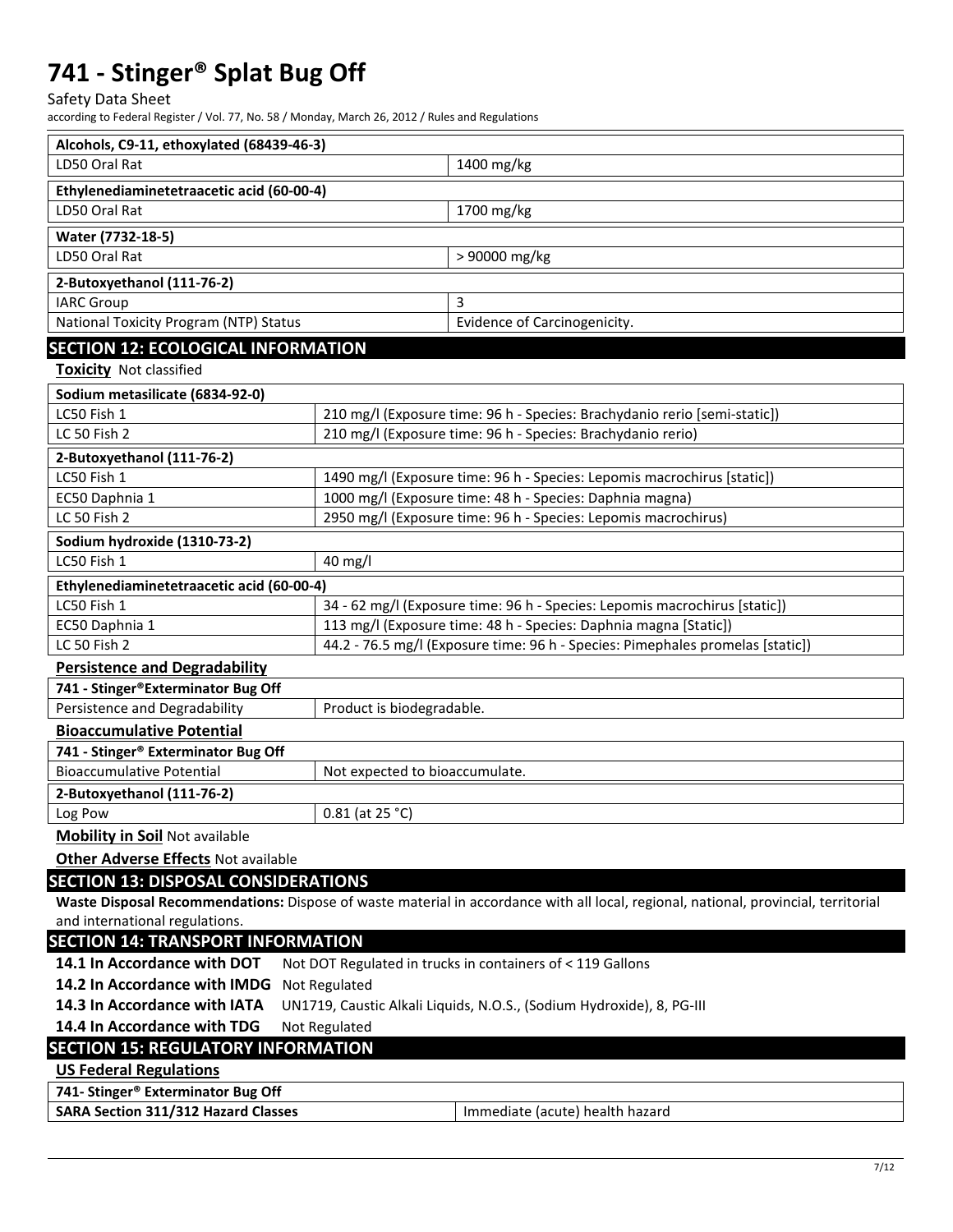Safety Data Sheet

according to Federal Register / Vol. 77, No. 58 / Monday, March 26, 2012 / Rules and Regulations

## **Sodium metasilicate (6834-92-0)**

| Listed on the United States TSCA (Toxic Substances Control Act) inventory |  |  |
|---------------------------------------------------------------------------|--|--|
|                                                                           |  |  |

#### **2-Butoxyethanol (111-76-2)**

Listed on the United States TSCA (Toxic Substances Control Act) inventory

#### **Sodium hydroxide (1310-73-2)**

Listed on the United States TSCA (Toxic Substances Control Act) inventory

#### **Alcohols, C9-11, ethoxylated (68439-46-3)**

Listed on the United States TSCA (Toxic Substances Control Act) inventory

#### **Ethylenediaminetetraacetic acid (60-00-4)**

Listed on the United States TSCA (Toxic Substances Control Act) inventory

#### **Water (7732-18-5)**

Listed on the United States TSCA (Toxic Substances Control Act) inventory

### **US State Regulations**

## **Sodium metasilicate (6834-92-0)**

U.S. - Texas - Effects Screening Levels - Long Term

U.S. - Texas - Effects Screening Levels - Short Term

#### **2-Butoxyethanol (111-76-2)**

| U.S. - California - SCAQMD - Toxic Air Contaminants - Non-Cancer Acute                                             |
|--------------------------------------------------------------------------------------------------------------------|
| U.S. - California - Toxic Air Contaminant List (AB 1807, AB 2728)                                                  |
| U.S. - Colorado - Groundwater Quality Standards                                                                    |
| U.S. - Connecticut - Hazardous Air Pollutants - HLVs (30 min)                                                      |
| U.S. - Connecticut - Hazardous Air Pollutants - HLVs (8 hr)                                                        |
| U.S. - Idaho - Non-Carcinogenic Toxic Air Pollutants - Acceptable Ambient Concentrations                           |
| U.S. - Idaho - Non-Carcinogenic Toxic Air Pollutants - Emission Levels (ELs)                                       |
| U.S. - Idaho - Occupational Exposure Limits - TWAs                                                                 |
| U.S. - Massachusetts - Oil & Hazardous Material List - Groundwater Reportable Concentration - Reporting Category 1 |
| U.S. - Massachusetts - Oil & Hazardous Material List - Groundwater Reportable Concentration - Reporting Category 2 |
| U.S. - Massachusetts - Oil & Hazardous Material List - Reportable Quantity                                         |
| U.S. - Massachusetts - Oil & Hazardous Material List - Soil Reportable Concentration - Reporting Category 1        |
| U.S. - Massachusetts - Oil & Hazardous Material List - Soil Reportable Concentration - Reporting Category 2        |
| RTK - U.S. - Massachusetts - Right To Know List                                                                    |
| U.S. - Michigan - Occupational Exposure Limits - Skin Designations                                                 |
| U.S. - Michigan - Occupational Exposure Limits - TWAs                                                              |
| U.S. - Minnesota - Chemicals of High Concern                                                                       |
| U.S. - Minnesota - Hazardous Substance List                                                                        |
| U.S. - Minnesota - Permissible Exposure Limits - Skin Designations                                                 |
| U.S. - Minnesota - Permissible Exposure Limits - TWAs                                                              |
| U.S. - New Hampshire - Regulated Toxic Air Pollutants - Ambient Air Levels (AALs) - 24-Hour                        |
| U.S. - New Hampshire - Regulated Toxic Air Pollutants - Ambient Air Levels (AALs) - Annual                         |
| RTK - U.S. - New Jersey - Right to Know Hazardous Substance List                                                   |
| U.S. - New Jersey - Special Health Hazards Substances List                                                         |
| U.S. - New York - Occupational Exposure Limits - Skin Designations                                                 |
| U.S. - New York - Occupational Exposure Limits - TWAs                                                              |
| U.S. - North Dakota - Air Pollutants - Guideline Concentrations - 8-Hour                                           |
| U.S. - Oregon - Permissible Exposure Limits - Skin Designations                                                    |
| U.S. - Oregon - Permissible Exposure Limits - TWAs                                                                 |
| RTK - U.S. - Pennsylvania - RTK (Right to Know) List                                                               |
| U.S. - Rhode Island - Air Toxics - Acceptable Ambient Levels - 1-Hour                                              |
| U.S. - Rhode Island - Air Toxics - Acceptable Ambient Levels - Annual                                              |
| U.S. - Tennessee - Occupational Exposure Limits - Skin Designations                                                |
| U.S. - Tennessee - Occupational Exposure Limits - TWAs                                                             |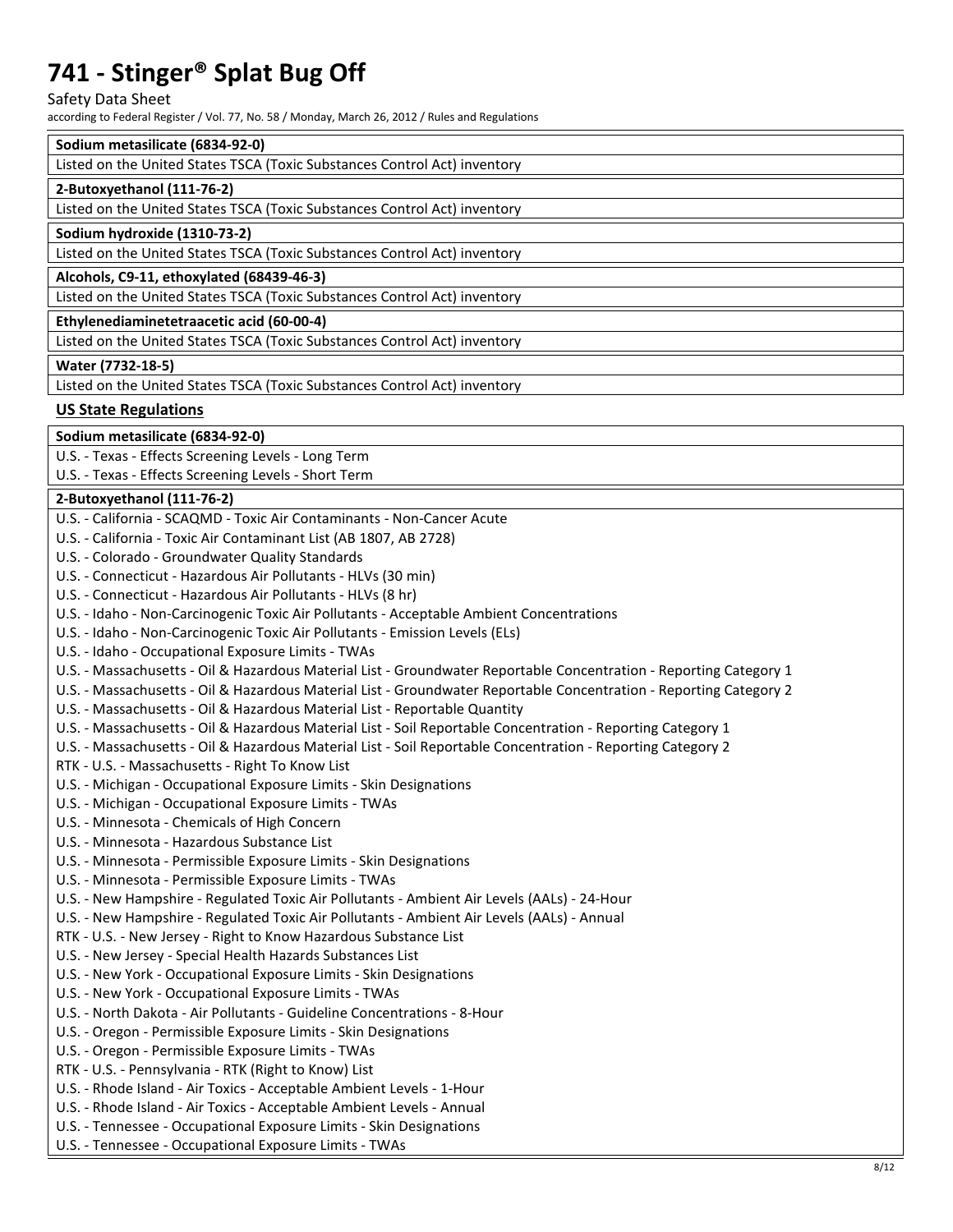Safety Data Sheet

according to Federal Register / Vol. 77, No. 58 / Monday, March 26, 2012 / Rules and Regulations

| U.S. - Texas - Effects Screening Levels - Short Term<br>U.S. - Vermont - Permissible Exposure Limits - Skin Designations<br>U.S. - Vermont - Permissible Exposure Limits - TWAs<br>U.S. - Washington - Permissible Exposure Limits - Skin Designations<br>U.S. - Washington - Permissible Exposure Limits - STELs<br>U.S. - Washington - Permissible Exposure Limits - TWAs<br>U.S. - Wisconsin - Hazardous Air Contaminants - All Sources - Emissions From Stack Heights 25 Feet to Less Than 40 Feet<br>U.S. - Wisconsin - Hazardous Air Contaminants - All Sources - Emissions From Stack Heights 40 Feet to Less Than 75 Feet<br>U.S. - Wisconsin - Hazardous Air Contaminants - All Sources - Emissions From Stack Heights 75 Feet or Greater<br>U.S. - Wisconsin - Hazardous Air Contaminants - All Sources - Emissions From Stack Heights Less Than 25 Feet<br>Sodium hydroxide (1310-73-2)<br>U.S. - California - SCAQMD - Toxic Air Contaminants - Non-Cancer Acute<br>U.S. - California - Toxic Air Contaminant List (AB 1807, AB 2728)<br>U.S. - Connecticut - Hazardous Air Pollutants - HLVs (30 min)<br>U.S. - Connecticut - Hazardous Air Pollutants - HLVs (8 hr)<br>U.S. - Delaware - Pollutant Discharge Requirements - Reportable Quantities<br>U.S. - Idaho - Non-Carcinogenic Toxic Air Pollutants - Acceptable Ambient Concentrations<br>U.S. - Idaho - Non-Carcinogenic Toxic Air Pollutants - Emission Levels (ELs)<br>U.S. - Idaho - Occupational Exposure Limits - TWAs<br>U.S. - Louisiana - Reportable Quantity List for Pollutants<br>U.S. - Massachusetts - Oil & Hazardous Material List - Groundwater Reportable Concentration - Reporting Category 1<br>U.S. - Massachusetts - Oil & Hazardous Material List - Groundwater Reportable Concentration - Reporting Category 2<br>U.S. - Massachusetts - Oil & Hazardous Material List - Reportable Quantity<br>U.S. - Massachusetts - Oil & Hazardous Material List - Soil Reportable Concentration - Reporting Category 1<br>U.S. - Massachusetts - Oil & Hazardous Material List - Soil Reportable Concentration - Reporting Category 2<br>RTK - U.S. - Massachusetts - Right To Know List<br>U.S. - Massachusetts - Toxics Use Reduction Act<br>U.S. - Michigan - Occupational Exposure Limits - Ceilings<br>U.S. - Michigan - Polluting Materials List<br>U.S. - Minnesota - Chemicals of High Concern<br>U.S. - Minnesota - Hazardous Substance List<br>U.S. - Minnesota - Permissible Exposure Limits - Ceilings<br>U.S. - New Jersey - Discharge Prevention - List of Hazardous Substances<br>RTK - U.S. - New Jersey - Right to Know Hazardous Substance List<br>U.S. - New Jersey - Special Health Hazards Substances List<br>U.S. - New York - Occupational Exposure Limits - TWAs<br>U.S. - New York - Reporting of Releases Part 597 - List of Hazardous Substances<br>U.S. - North Dakota - Air Pollutants - Guideline Concentrations - 1-Hour<br>U.S. - Oregon - Permissible Exposure Limits - TWAs<br>RTK - U.S. - Pennsylvania - RTK (Right to Know) - Environmental Hazard List<br>RTK - U.S. - Pennsylvania - RTK (Right to Know) List<br>U.S. - Rhode Island - Air Toxics - Acceptable Ambient Levels - 1-Hour<br>U.S. - Rhode Island - Air Toxics - Acceptable Ambient Levels - Annual<br>U.S. - South Carolina - Toxic Air Pollutants - Maximum Allowable Concentrations<br>U.S. - South Carolina - Toxic Air Pollutants - Pollutant Categories<br>U.S. - Tennessee - Occupational Exposure Limits - Ceilings<br>U.S. - Texas - Effects Screening Levels - Long Term<br>U.S. - Texas - Effects Screening Levels - Short Term<br>U.S. - Vermont - Permissible Exposure Limits - Ceilings<br>U.S. - Washington - Permissible Exposure Limits - Ceilings<br>U.S. - Wisconsin - Hazardous Air Contaminants - All Sources - Emissions From Stack Heights 25 Feet to Less Than 40 Feet | U.S. - Texas - Effects Screening Levels - Long Term                                                                     |
|-------------------------------------------------------------------------------------------------------------------------------------------------------------------------------------------------------------------------------------------------------------------------------------------------------------------------------------------------------------------------------------------------------------------------------------------------------------------------------------------------------------------------------------------------------------------------------------------------------------------------------------------------------------------------------------------------------------------------------------------------------------------------------------------------------------------------------------------------------------------------------------------------------------------------------------------------------------------------------------------------------------------------------------------------------------------------------------------------------------------------------------------------------------------------------------------------------------------------------------------------------------------------------------------------------------------------------------------------------------------------------------------------------------------------------------------------------------------------------------------------------------------------------------------------------------------------------------------------------------------------------------------------------------------------------------------------------------------------------------------------------------------------------------------------------------------------------------------------------------------------------------------------------------------------------------------------------------------------------------------------------------------------------------------------------------------------------------------------------------------------------------------------------------------------------------------------------------------------------------------------------------------------------------------------------------------------------------------------------------------------------------------------------------------------------------------------------------------------------------------------------------------------------------------------------------------------------------------------------------------------------------------------------------------------------------------------------------------------------------------------------------------------------------------------------------------------------------------------------------------------------------------------------------------------------------------------------------------------------------------------------------------------------------------------------------------------------------------------------------------------------------------------------------------------------------------------------------------------------------------------------------------------------------------------------------------------------------------------------------------------------------------------------------------------------------------------------------------------------------------------------------------------------------------------------------------------------------------------------------------------------------------------------------------------------------------------------------------------------------------------------------------------------------------------------------------------------------------------------------------------------------|-------------------------------------------------------------------------------------------------------------------------|
|                                                                                                                                                                                                                                                                                                                                                                                                                                                                                                                                                                                                                                                                                                                                                                                                                                                                                                                                                                                                                                                                                                                                                                                                                                                                                                                                                                                                                                                                                                                                                                                                                                                                                                                                                                                                                                                                                                                                                                                                                                                                                                                                                                                                                                                                                                                                                                                                                                                                                                                                                                                                                                                                                                                                                                                                                                                                                                                                                                                                                                                                                                                                                                                                                                                                                                                                                                                                                                                                                                                                                                                                                                                                                                                                                                                                                                                                                     |                                                                                                                         |
|                                                                                                                                                                                                                                                                                                                                                                                                                                                                                                                                                                                                                                                                                                                                                                                                                                                                                                                                                                                                                                                                                                                                                                                                                                                                                                                                                                                                                                                                                                                                                                                                                                                                                                                                                                                                                                                                                                                                                                                                                                                                                                                                                                                                                                                                                                                                                                                                                                                                                                                                                                                                                                                                                                                                                                                                                                                                                                                                                                                                                                                                                                                                                                                                                                                                                                                                                                                                                                                                                                                                                                                                                                                                                                                                                                                                                                                                                     |                                                                                                                         |
|                                                                                                                                                                                                                                                                                                                                                                                                                                                                                                                                                                                                                                                                                                                                                                                                                                                                                                                                                                                                                                                                                                                                                                                                                                                                                                                                                                                                                                                                                                                                                                                                                                                                                                                                                                                                                                                                                                                                                                                                                                                                                                                                                                                                                                                                                                                                                                                                                                                                                                                                                                                                                                                                                                                                                                                                                                                                                                                                                                                                                                                                                                                                                                                                                                                                                                                                                                                                                                                                                                                                                                                                                                                                                                                                                                                                                                                                                     |                                                                                                                         |
|                                                                                                                                                                                                                                                                                                                                                                                                                                                                                                                                                                                                                                                                                                                                                                                                                                                                                                                                                                                                                                                                                                                                                                                                                                                                                                                                                                                                                                                                                                                                                                                                                                                                                                                                                                                                                                                                                                                                                                                                                                                                                                                                                                                                                                                                                                                                                                                                                                                                                                                                                                                                                                                                                                                                                                                                                                                                                                                                                                                                                                                                                                                                                                                                                                                                                                                                                                                                                                                                                                                                                                                                                                                                                                                                                                                                                                                                                     |                                                                                                                         |
|                                                                                                                                                                                                                                                                                                                                                                                                                                                                                                                                                                                                                                                                                                                                                                                                                                                                                                                                                                                                                                                                                                                                                                                                                                                                                                                                                                                                                                                                                                                                                                                                                                                                                                                                                                                                                                                                                                                                                                                                                                                                                                                                                                                                                                                                                                                                                                                                                                                                                                                                                                                                                                                                                                                                                                                                                                                                                                                                                                                                                                                                                                                                                                                                                                                                                                                                                                                                                                                                                                                                                                                                                                                                                                                                                                                                                                                                                     |                                                                                                                         |
|                                                                                                                                                                                                                                                                                                                                                                                                                                                                                                                                                                                                                                                                                                                                                                                                                                                                                                                                                                                                                                                                                                                                                                                                                                                                                                                                                                                                                                                                                                                                                                                                                                                                                                                                                                                                                                                                                                                                                                                                                                                                                                                                                                                                                                                                                                                                                                                                                                                                                                                                                                                                                                                                                                                                                                                                                                                                                                                                                                                                                                                                                                                                                                                                                                                                                                                                                                                                                                                                                                                                                                                                                                                                                                                                                                                                                                                                                     |                                                                                                                         |
|                                                                                                                                                                                                                                                                                                                                                                                                                                                                                                                                                                                                                                                                                                                                                                                                                                                                                                                                                                                                                                                                                                                                                                                                                                                                                                                                                                                                                                                                                                                                                                                                                                                                                                                                                                                                                                                                                                                                                                                                                                                                                                                                                                                                                                                                                                                                                                                                                                                                                                                                                                                                                                                                                                                                                                                                                                                                                                                                                                                                                                                                                                                                                                                                                                                                                                                                                                                                                                                                                                                                                                                                                                                                                                                                                                                                                                                                                     |                                                                                                                         |
|                                                                                                                                                                                                                                                                                                                                                                                                                                                                                                                                                                                                                                                                                                                                                                                                                                                                                                                                                                                                                                                                                                                                                                                                                                                                                                                                                                                                                                                                                                                                                                                                                                                                                                                                                                                                                                                                                                                                                                                                                                                                                                                                                                                                                                                                                                                                                                                                                                                                                                                                                                                                                                                                                                                                                                                                                                                                                                                                                                                                                                                                                                                                                                                                                                                                                                                                                                                                                                                                                                                                                                                                                                                                                                                                                                                                                                                                                     |                                                                                                                         |
|                                                                                                                                                                                                                                                                                                                                                                                                                                                                                                                                                                                                                                                                                                                                                                                                                                                                                                                                                                                                                                                                                                                                                                                                                                                                                                                                                                                                                                                                                                                                                                                                                                                                                                                                                                                                                                                                                                                                                                                                                                                                                                                                                                                                                                                                                                                                                                                                                                                                                                                                                                                                                                                                                                                                                                                                                                                                                                                                                                                                                                                                                                                                                                                                                                                                                                                                                                                                                                                                                                                                                                                                                                                                                                                                                                                                                                                                                     |                                                                                                                         |
|                                                                                                                                                                                                                                                                                                                                                                                                                                                                                                                                                                                                                                                                                                                                                                                                                                                                                                                                                                                                                                                                                                                                                                                                                                                                                                                                                                                                                                                                                                                                                                                                                                                                                                                                                                                                                                                                                                                                                                                                                                                                                                                                                                                                                                                                                                                                                                                                                                                                                                                                                                                                                                                                                                                                                                                                                                                                                                                                                                                                                                                                                                                                                                                                                                                                                                                                                                                                                                                                                                                                                                                                                                                                                                                                                                                                                                                                                     |                                                                                                                         |
|                                                                                                                                                                                                                                                                                                                                                                                                                                                                                                                                                                                                                                                                                                                                                                                                                                                                                                                                                                                                                                                                                                                                                                                                                                                                                                                                                                                                                                                                                                                                                                                                                                                                                                                                                                                                                                                                                                                                                                                                                                                                                                                                                                                                                                                                                                                                                                                                                                                                                                                                                                                                                                                                                                                                                                                                                                                                                                                                                                                                                                                                                                                                                                                                                                                                                                                                                                                                                                                                                                                                                                                                                                                                                                                                                                                                                                                                                     |                                                                                                                         |
|                                                                                                                                                                                                                                                                                                                                                                                                                                                                                                                                                                                                                                                                                                                                                                                                                                                                                                                                                                                                                                                                                                                                                                                                                                                                                                                                                                                                                                                                                                                                                                                                                                                                                                                                                                                                                                                                                                                                                                                                                                                                                                                                                                                                                                                                                                                                                                                                                                                                                                                                                                                                                                                                                                                                                                                                                                                                                                                                                                                                                                                                                                                                                                                                                                                                                                                                                                                                                                                                                                                                                                                                                                                                                                                                                                                                                                                                                     |                                                                                                                         |
|                                                                                                                                                                                                                                                                                                                                                                                                                                                                                                                                                                                                                                                                                                                                                                                                                                                                                                                                                                                                                                                                                                                                                                                                                                                                                                                                                                                                                                                                                                                                                                                                                                                                                                                                                                                                                                                                                                                                                                                                                                                                                                                                                                                                                                                                                                                                                                                                                                                                                                                                                                                                                                                                                                                                                                                                                                                                                                                                                                                                                                                                                                                                                                                                                                                                                                                                                                                                                                                                                                                                                                                                                                                                                                                                                                                                                                                                                     |                                                                                                                         |
|                                                                                                                                                                                                                                                                                                                                                                                                                                                                                                                                                                                                                                                                                                                                                                                                                                                                                                                                                                                                                                                                                                                                                                                                                                                                                                                                                                                                                                                                                                                                                                                                                                                                                                                                                                                                                                                                                                                                                                                                                                                                                                                                                                                                                                                                                                                                                                                                                                                                                                                                                                                                                                                                                                                                                                                                                                                                                                                                                                                                                                                                                                                                                                                                                                                                                                                                                                                                                                                                                                                                                                                                                                                                                                                                                                                                                                                                                     |                                                                                                                         |
|                                                                                                                                                                                                                                                                                                                                                                                                                                                                                                                                                                                                                                                                                                                                                                                                                                                                                                                                                                                                                                                                                                                                                                                                                                                                                                                                                                                                                                                                                                                                                                                                                                                                                                                                                                                                                                                                                                                                                                                                                                                                                                                                                                                                                                                                                                                                                                                                                                                                                                                                                                                                                                                                                                                                                                                                                                                                                                                                                                                                                                                                                                                                                                                                                                                                                                                                                                                                                                                                                                                                                                                                                                                                                                                                                                                                                                                                                     |                                                                                                                         |
|                                                                                                                                                                                                                                                                                                                                                                                                                                                                                                                                                                                                                                                                                                                                                                                                                                                                                                                                                                                                                                                                                                                                                                                                                                                                                                                                                                                                                                                                                                                                                                                                                                                                                                                                                                                                                                                                                                                                                                                                                                                                                                                                                                                                                                                                                                                                                                                                                                                                                                                                                                                                                                                                                                                                                                                                                                                                                                                                                                                                                                                                                                                                                                                                                                                                                                                                                                                                                                                                                                                                                                                                                                                                                                                                                                                                                                                                                     |                                                                                                                         |
|                                                                                                                                                                                                                                                                                                                                                                                                                                                                                                                                                                                                                                                                                                                                                                                                                                                                                                                                                                                                                                                                                                                                                                                                                                                                                                                                                                                                                                                                                                                                                                                                                                                                                                                                                                                                                                                                                                                                                                                                                                                                                                                                                                                                                                                                                                                                                                                                                                                                                                                                                                                                                                                                                                                                                                                                                                                                                                                                                                                                                                                                                                                                                                                                                                                                                                                                                                                                                                                                                                                                                                                                                                                                                                                                                                                                                                                                                     |                                                                                                                         |
|                                                                                                                                                                                                                                                                                                                                                                                                                                                                                                                                                                                                                                                                                                                                                                                                                                                                                                                                                                                                                                                                                                                                                                                                                                                                                                                                                                                                                                                                                                                                                                                                                                                                                                                                                                                                                                                                                                                                                                                                                                                                                                                                                                                                                                                                                                                                                                                                                                                                                                                                                                                                                                                                                                                                                                                                                                                                                                                                                                                                                                                                                                                                                                                                                                                                                                                                                                                                                                                                                                                                                                                                                                                                                                                                                                                                                                                                                     |                                                                                                                         |
|                                                                                                                                                                                                                                                                                                                                                                                                                                                                                                                                                                                                                                                                                                                                                                                                                                                                                                                                                                                                                                                                                                                                                                                                                                                                                                                                                                                                                                                                                                                                                                                                                                                                                                                                                                                                                                                                                                                                                                                                                                                                                                                                                                                                                                                                                                                                                                                                                                                                                                                                                                                                                                                                                                                                                                                                                                                                                                                                                                                                                                                                                                                                                                                                                                                                                                                                                                                                                                                                                                                                                                                                                                                                                                                                                                                                                                                                                     |                                                                                                                         |
|                                                                                                                                                                                                                                                                                                                                                                                                                                                                                                                                                                                                                                                                                                                                                                                                                                                                                                                                                                                                                                                                                                                                                                                                                                                                                                                                                                                                                                                                                                                                                                                                                                                                                                                                                                                                                                                                                                                                                                                                                                                                                                                                                                                                                                                                                                                                                                                                                                                                                                                                                                                                                                                                                                                                                                                                                                                                                                                                                                                                                                                                                                                                                                                                                                                                                                                                                                                                                                                                                                                                                                                                                                                                                                                                                                                                                                                                                     |                                                                                                                         |
|                                                                                                                                                                                                                                                                                                                                                                                                                                                                                                                                                                                                                                                                                                                                                                                                                                                                                                                                                                                                                                                                                                                                                                                                                                                                                                                                                                                                                                                                                                                                                                                                                                                                                                                                                                                                                                                                                                                                                                                                                                                                                                                                                                                                                                                                                                                                                                                                                                                                                                                                                                                                                                                                                                                                                                                                                                                                                                                                                                                                                                                                                                                                                                                                                                                                                                                                                                                                                                                                                                                                                                                                                                                                                                                                                                                                                                                                                     |                                                                                                                         |
|                                                                                                                                                                                                                                                                                                                                                                                                                                                                                                                                                                                                                                                                                                                                                                                                                                                                                                                                                                                                                                                                                                                                                                                                                                                                                                                                                                                                                                                                                                                                                                                                                                                                                                                                                                                                                                                                                                                                                                                                                                                                                                                                                                                                                                                                                                                                                                                                                                                                                                                                                                                                                                                                                                                                                                                                                                                                                                                                                                                                                                                                                                                                                                                                                                                                                                                                                                                                                                                                                                                                                                                                                                                                                                                                                                                                                                                                                     |                                                                                                                         |
|                                                                                                                                                                                                                                                                                                                                                                                                                                                                                                                                                                                                                                                                                                                                                                                                                                                                                                                                                                                                                                                                                                                                                                                                                                                                                                                                                                                                                                                                                                                                                                                                                                                                                                                                                                                                                                                                                                                                                                                                                                                                                                                                                                                                                                                                                                                                                                                                                                                                                                                                                                                                                                                                                                                                                                                                                                                                                                                                                                                                                                                                                                                                                                                                                                                                                                                                                                                                                                                                                                                                                                                                                                                                                                                                                                                                                                                                                     |                                                                                                                         |
|                                                                                                                                                                                                                                                                                                                                                                                                                                                                                                                                                                                                                                                                                                                                                                                                                                                                                                                                                                                                                                                                                                                                                                                                                                                                                                                                                                                                                                                                                                                                                                                                                                                                                                                                                                                                                                                                                                                                                                                                                                                                                                                                                                                                                                                                                                                                                                                                                                                                                                                                                                                                                                                                                                                                                                                                                                                                                                                                                                                                                                                                                                                                                                                                                                                                                                                                                                                                                                                                                                                                                                                                                                                                                                                                                                                                                                                                                     |                                                                                                                         |
|                                                                                                                                                                                                                                                                                                                                                                                                                                                                                                                                                                                                                                                                                                                                                                                                                                                                                                                                                                                                                                                                                                                                                                                                                                                                                                                                                                                                                                                                                                                                                                                                                                                                                                                                                                                                                                                                                                                                                                                                                                                                                                                                                                                                                                                                                                                                                                                                                                                                                                                                                                                                                                                                                                                                                                                                                                                                                                                                                                                                                                                                                                                                                                                                                                                                                                                                                                                                                                                                                                                                                                                                                                                                                                                                                                                                                                                                                     |                                                                                                                         |
|                                                                                                                                                                                                                                                                                                                                                                                                                                                                                                                                                                                                                                                                                                                                                                                                                                                                                                                                                                                                                                                                                                                                                                                                                                                                                                                                                                                                                                                                                                                                                                                                                                                                                                                                                                                                                                                                                                                                                                                                                                                                                                                                                                                                                                                                                                                                                                                                                                                                                                                                                                                                                                                                                                                                                                                                                                                                                                                                                                                                                                                                                                                                                                                                                                                                                                                                                                                                                                                                                                                                                                                                                                                                                                                                                                                                                                                                                     |                                                                                                                         |
|                                                                                                                                                                                                                                                                                                                                                                                                                                                                                                                                                                                                                                                                                                                                                                                                                                                                                                                                                                                                                                                                                                                                                                                                                                                                                                                                                                                                                                                                                                                                                                                                                                                                                                                                                                                                                                                                                                                                                                                                                                                                                                                                                                                                                                                                                                                                                                                                                                                                                                                                                                                                                                                                                                                                                                                                                                                                                                                                                                                                                                                                                                                                                                                                                                                                                                                                                                                                                                                                                                                                                                                                                                                                                                                                                                                                                                                                                     |                                                                                                                         |
|                                                                                                                                                                                                                                                                                                                                                                                                                                                                                                                                                                                                                                                                                                                                                                                                                                                                                                                                                                                                                                                                                                                                                                                                                                                                                                                                                                                                                                                                                                                                                                                                                                                                                                                                                                                                                                                                                                                                                                                                                                                                                                                                                                                                                                                                                                                                                                                                                                                                                                                                                                                                                                                                                                                                                                                                                                                                                                                                                                                                                                                                                                                                                                                                                                                                                                                                                                                                                                                                                                                                                                                                                                                                                                                                                                                                                                                                                     |                                                                                                                         |
|                                                                                                                                                                                                                                                                                                                                                                                                                                                                                                                                                                                                                                                                                                                                                                                                                                                                                                                                                                                                                                                                                                                                                                                                                                                                                                                                                                                                                                                                                                                                                                                                                                                                                                                                                                                                                                                                                                                                                                                                                                                                                                                                                                                                                                                                                                                                                                                                                                                                                                                                                                                                                                                                                                                                                                                                                                                                                                                                                                                                                                                                                                                                                                                                                                                                                                                                                                                                                                                                                                                                                                                                                                                                                                                                                                                                                                                                                     |                                                                                                                         |
|                                                                                                                                                                                                                                                                                                                                                                                                                                                                                                                                                                                                                                                                                                                                                                                                                                                                                                                                                                                                                                                                                                                                                                                                                                                                                                                                                                                                                                                                                                                                                                                                                                                                                                                                                                                                                                                                                                                                                                                                                                                                                                                                                                                                                                                                                                                                                                                                                                                                                                                                                                                                                                                                                                                                                                                                                                                                                                                                                                                                                                                                                                                                                                                                                                                                                                                                                                                                                                                                                                                                                                                                                                                                                                                                                                                                                                                                                     |                                                                                                                         |
|                                                                                                                                                                                                                                                                                                                                                                                                                                                                                                                                                                                                                                                                                                                                                                                                                                                                                                                                                                                                                                                                                                                                                                                                                                                                                                                                                                                                                                                                                                                                                                                                                                                                                                                                                                                                                                                                                                                                                                                                                                                                                                                                                                                                                                                                                                                                                                                                                                                                                                                                                                                                                                                                                                                                                                                                                                                                                                                                                                                                                                                                                                                                                                                                                                                                                                                                                                                                                                                                                                                                                                                                                                                                                                                                                                                                                                                                                     |                                                                                                                         |
|                                                                                                                                                                                                                                                                                                                                                                                                                                                                                                                                                                                                                                                                                                                                                                                                                                                                                                                                                                                                                                                                                                                                                                                                                                                                                                                                                                                                                                                                                                                                                                                                                                                                                                                                                                                                                                                                                                                                                                                                                                                                                                                                                                                                                                                                                                                                                                                                                                                                                                                                                                                                                                                                                                                                                                                                                                                                                                                                                                                                                                                                                                                                                                                                                                                                                                                                                                                                                                                                                                                                                                                                                                                                                                                                                                                                                                                                                     |                                                                                                                         |
|                                                                                                                                                                                                                                                                                                                                                                                                                                                                                                                                                                                                                                                                                                                                                                                                                                                                                                                                                                                                                                                                                                                                                                                                                                                                                                                                                                                                                                                                                                                                                                                                                                                                                                                                                                                                                                                                                                                                                                                                                                                                                                                                                                                                                                                                                                                                                                                                                                                                                                                                                                                                                                                                                                                                                                                                                                                                                                                                                                                                                                                                                                                                                                                                                                                                                                                                                                                                                                                                                                                                                                                                                                                                                                                                                                                                                                                                                     |                                                                                                                         |
|                                                                                                                                                                                                                                                                                                                                                                                                                                                                                                                                                                                                                                                                                                                                                                                                                                                                                                                                                                                                                                                                                                                                                                                                                                                                                                                                                                                                                                                                                                                                                                                                                                                                                                                                                                                                                                                                                                                                                                                                                                                                                                                                                                                                                                                                                                                                                                                                                                                                                                                                                                                                                                                                                                                                                                                                                                                                                                                                                                                                                                                                                                                                                                                                                                                                                                                                                                                                                                                                                                                                                                                                                                                                                                                                                                                                                                                                                     |                                                                                                                         |
|                                                                                                                                                                                                                                                                                                                                                                                                                                                                                                                                                                                                                                                                                                                                                                                                                                                                                                                                                                                                                                                                                                                                                                                                                                                                                                                                                                                                                                                                                                                                                                                                                                                                                                                                                                                                                                                                                                                                                                                                                                                                                                                                                                                                                                                                                                                                                                                                                                                                                                                                                                                                                                                                                                                                                                                                                                                                                                                                                                                                                                                                                                                                                                                                                                                                                                                                                                                                                                                                                                                                                                                                                                                                                                                                                                                                                                                                                     |                                                                                                                         |
|                                                                                                                                                                                                                                                                                                                                                                                                                                                                                                                                                                                                                                                                                                                                                                                                                                                                                                                                                                                                                                                                                                                                                                                                                                                                                                                                                                                                                                                                                                                                                                                                                                                                                                                                                                                                                                                                                                                                                                                                                                                                                                                                                                                                                                                                                                                                                                                                                                                                                                                                                                                                                                                                                                                                                                                                                                                                                                                                                                                                                                                                                                                                                                                                                                                                                                                                                                                                                                                                                                                                                                                                                                                                                                                                                                                                                                                                                     |                                                                                                                         |
|                                                                                                                                                                                                                                                                                                                                                                                                                                                                                                                                                                                                                                                                                                                                                                                                                                                                                                                                                                                                                                                                                                                                                                                                                                                                                                                                                                                                                                                                                                                                                                                                                                                                                                                                                                                                                                                                                                                                                                                                                                                                                                                                                                                                                                                                                                                                                                                                                                                                                                                                                                                                                                                                                                                                                                                                                                                                                                                                                                                                                                                                                                                                                                                                                                                                                                                                                                                                                                                                                                                                                                                                                                                                                                                                                                                                                                                                                     |                                                                                                                         |
|                                                                                                                                                                                                                                                                                                                                                                                                                                                                                                                                                                                                                                                                                                                                                                                                                                                                                                                                                                                                                                                                                                                                                                                                                                                                                                                                                                                                                                                                                                                                                                                                                                                                                                                                                                                                                                                                                                                                                                                                                                                                                                                                                                                                                                                                                                                                                                                                                                                                                                                                                                                                                                                                                                                                                                                                                                                                                                                                                                                                                                                                                                                                                                                                                                                                                                                                                                                                                                                                                                                                                                                                                                                                                                                                                                                                                                                                                     |                                                                                                                         |
|                                                                                                                                                                                                                                                                                                                                                                                                                                                                                                                                                                                                                                                                                                                                                                                                                                                                                                                                                                                                                                                                                                                                                                                                                                                                                                                                                                                                                                                                                                                                                                                                                                                                                                                                                                                                                                                                                                                                                                                                                                                                                                                                                                                                                                                                                                                                                                                                                                                                                                                                                                                                                                                                                                                                                                                                                                                                                                                                                                                                                                                                                                                                                                                                                                                                                                                                                                                                                                                                                                                                                                                                                                                                                                                                                                                                                                                                                     |                                                                                                                         |
|                                                                                                                                                                                                                                                                                                                                                                                                                                                                                                                                                                                                                                                                                                                                                                                                                                                                                                                                                                                                                                                                                                                                                                                                                                                                                                                                                                                                                                                                                                                                                                                                                                                                                                                                                                                                                                                                                                                                                                                                                                                                                                                                                                                                                                                                                                                                                                                                                                                                                                                                                                                                                                                                                                                                                                                                                                                                                                                                                                                                                                                                                                                                                                                                                                                                                                                                                                                                                                                                                                                                                                                                                                                                                                                                                                                                                                                                                     |                                                                                                                         |
|                                                                                                                                                                                                                                                                                                                                                                                                                                                                                                                                                                                                                                                                                                                                                                                                                                                                                                                                                                                                                                                                                                                                                                                                                                                                                                                                                                                                                                                                                                                                                                                                                                                                                                                                                                                                                                                                                                                                                                                                                                                                                                                                                                                                                                                                                                                                                                                                                                                                                                                                                                                                                                                                                                                                                                                                                                                                                                                                                                                                                                                                                                                                                                                                                                                                                                                                                                                                                                                                                                                                                                                                                                                                                                                                                                                                                                                                                     |                                                                                                                         |
|                                                                                                                                                                                                                                                                                                                                                                                                                                                                                                                                                                                                                                                                                                                                                                                                                                                                                                                                                                                                                                                                                                                                                                                                                                                                                                                                                                                                                                                                                                                                                                                                                                                                                                                                                                                                                                                                                                                                                                                                                                                                                                                                                                                                                                                                                                                                                                                                                                                                                                                                                                                                                                                                                                                                                                                                                                                                                                                                                                                                                                                                                                                                                                                                                                                                                                                                                                                                                                                                                                                                                                                                                                                                                                                                                                                                                                                                                     |                                                                                                                         |
|                                                                                                                                                                                                                                                                                                                                                                                                                                                                                                                                                                                                                                                                                                                                                                                                                                                                                                                                                                                                                                                                                                                                                                                                                                                                                                                                                                                                                                                                                                                                                                                                                                                                                                                                                                                                                                                                                                                                                                                                                                                                                                                                                                                                                                                                                                                                                                                                                                                                                                                                                                                                                                                                                                                                                                                                                                                                                                                                                                                                                                                                                                                                                                                                                                                                                                                                                                                                                                                                                                                                                                                                                                                                                                                                                                                                                                                                                     |                                                                                                                         |
|                                                                                                                                                                                                                                                                                                                                                                                                                                                                                                                                                                                                                                                                                                                                                                                                                                                                                                                                                                                                                                                                                                                                                                                                                                                                                                                                                                                                                                                                                                                                                                                                                                                                                                                                                                                                                                                                                                                                                                                                                                                                                                                                                                                                                                                                                                                                                                                                                                                                                                                                                                                                                                                                                                                                                                                                                                                                                                                                                                                                                                                                                                                                                                                                                                                                                                                                                                                                                                                                                                                                                                                                                                                                                                                                                                                                                                                                                     |                                                                                                                         |
|                                                                                                                                                                                                                                                                                                                                                                                                                                                                                                                                                                                                                                                                                                                                                                                                                                                                                                                                                                                                                                                                                                                                                                                                                                                                                                                                                                                                                                                                                                                                                                                                                                                                                                                                                                                                                                                                                                                                                                                                                                                                                                                                                                                                                                                                                                                                                                                                                                                                                                                                                                                                                                                                                                                                                                                                                                                                                                                                                                                                                                                                                                                                                                                                                                                                                                                                                                                                                                                                                                                                                                                                                                                                                                                                                                                                                                                                                     |                                                                                                                         |
|                                                                                                                                                                                                                                                                                                                                                                                                                                                                                                                                                                                                                                                                                                                                                                                                                                                                                                                                                                                                                                                                                                                                                                                                                                                                                                                                                                                                                                                                                                                                                                                                                                                                                                                                                                                                                                                                                                                                                                                                                                                                                                                                                                                                                                                                                                                                                                                                                                                                                                                                                                                                                                                                                                                                                                                                                                                                                                                                                                                                                                                                                                                                                                                                                                                                                                                                                                                                                                                                                                                                                                                                                                                                                                                                                                                                                                                                                     |                                                                                                                         |
|                                                                                                                                                                                                                                                                                                                                                                                                                                                                                                                                                                                                                                                                                                                                                                                                                                                                                                                                                                                                                                                                                                                                                                                                                                                                                                                                                                                                                                                                                                                                                                                                                                                                                                                                                                                                                                                                                                                                                                                                                                                                                                                                                                                                                                                                                                                                                                                                                                                                                                                                                                                                                                                                                                                                                                                                                                                                                                                                                                                                                                                                                                                                                                                                                                                                                                                                                                                                                                                                                                                                                                                                                                                                                                                                                                                                                                                                                     |                                                                                                                         |
|                                                                                                                                                                                                                                                                                                                                                                                                                                                                                                                                                                                                                                                                                                                                                                                                                                                                                                                                                                                                                                                                                                                                                                                                                                                                                                                                                                                                                                                                                                                                                                                                                                                                                                                                                                                                                                                                                                                                                                                                                                                                                                                                                                                                                                                                                                                                                                                                                                                                                                                                                                                                                                                                                                                                                                                                                                                                                                                                                                                                                                                                                                                                                                                                                                                                                                                                                                                                                                                                                                                                                                                                                                                                                                                                                                                                                                                                                     |                                                                                                                         |
|                                                                                                                                                                                                                                                                                                                                                                                                                                                                                                                                                                                                                                                                                                                                                                                                                                                                                                                                                                                                                                                                                                                                                                                                                                                                                                                                                                                                                                                                                                                                                                                                                                                                                                                                                                                                                                                                                                                                                                                                                                                                                                                                                                                                                                                                                                                                                                                                                                                                                                                                                                                                                                                                                                                                                                                                                                                                                                                                                                                                                                                                                                                                                                                                                                                                                                                                                                                                                                                                                                                                                                                                                                                                                                                                                                                                                                                                                     |                                                                                                                         |
|                                                                                                                                                                                                                                                                                                                                                                                                                                                                                                                                                                                                                                                                                                                                                                                                                                                                                                                                                                                                                                                                                                                                                                                                                                                                                                                                                                                                                                                                                                                                                                                                                                                                                                                                                                                                                                                                                                                                                                                                                                                                                                                                                                                                                                                                                                                                                                                                                                                                                                                                                                                                                                                                                                                                                                                                                                                                                                                                                                                                                                                                                                                                                                                                                                                                                                                                                                                                                                                                                                                                                                                                                                                                                                                                                                                                                                                                                     |                                                                                                                         |
|                                                                                                                                                                                                                                                                                                                                                                                                                                                                                                                                                                                                                                                                                                                                                                                                                                                                                                                                                                                                                                                                                                                                                                                                                                                                                                                                                                                                                                                                                                                                                                                                                                                                                                                                                                                                                                                                                                                                                                                                                                                                                                                                                                                                                                                                                                                                                                                                                                                                                                                                                                                                                                                                                                                                                                                                                                                                                                                                                                                                                                                                                                                                                                                                                                                                                                                                                                                                                                                                                                                                                                                                                                                                                                                                                                                                                                                                                     |                                                                                                                         |
|                                                                                                                                                                                                                                                                                                                                                                                                                                                                                                                                                                                                                                                                                                                                                                                                                                                                                                                                                                                                                                                                                                                                                                                                                                                                                                                                                                                                                                                                                                                                                                                                                                                                                                                                                                                                                                                                                                                                                                                                                                                                                                                                                                                                                                                                                                                                                                                                                                                                                                                                                                                                                                                                                                                                                                                                                                                                                                                                                                                                                                                                                                                                                                                                                                                                                                                                                                                                                                                                                                                                                                                                                                                                                                                                                                                                                                                                                     |                                                                                                                         |
|                                                                                                                                                                                                                                                                                                                                                                                                                                                                                                                                                                                                                                                                                                                                                                                                                                                                                                                                                                                                                                                                                                                                                                                                                                                                                                                                                                                                                                                                                                                                                                                                                                                                                                                                                                                                                                                                                                                                                                                                                                                                                                                                                                                                                                                                                                                                                                                                                                                                                                                                                                                                                                                                                                                                                                                                                                                                                                                                                                                                                                                                                                                                                                                                                                                                                                                                                                                                                                                                                                                                                                                                                                                                                                                                                                                                                                                                                     | U.S. - Wisconsin - Hazardous Air Contaminants - All Sources - Emissions From Stack Heights 40 Feet to Less Than 75 Feet |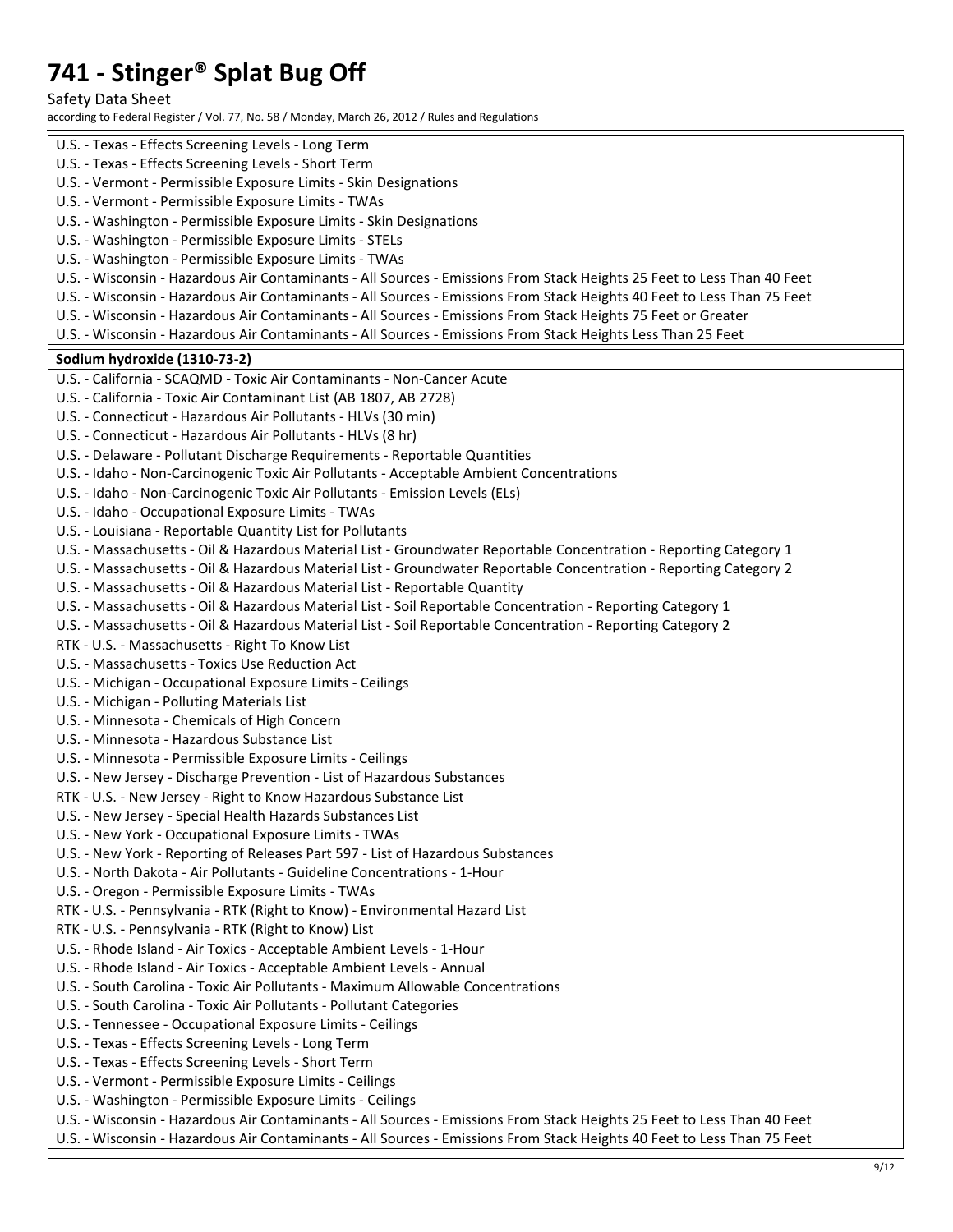Safety Data Sheet

according to Federal Register / Vol. 77, No. 58 / Monday, March 26, 2012 / Rules and Regulations

|                                                                                                              | U.S. - Wisconsin - Hazardous Air Contaminants - All Sources - Emissions From Stack Heights 75 Feet or Greater      |  |  |
|--------------------------------------------------------------------------------------------------------------|--------------------------------------------------------------------------------------------------------------------|--|--|
| U.S. - Wisconsin - Hazardous Air Contaminants - All Sources - Emissions From Stack Heights Less Than 25 Feet |                                                                                                                    |  |  |
| Alcohols, C9-11, ethoxylated (68439-46-3)                                                                    |                                                                                                                    |  |  |
| U.S. - Texas - Effects Screening Levels - Long Term                                                          |                                                                                                                    |  |  |
| U.S. - Texas - Effects Screening Levels - Short Term                                                         |                                                                                                                    |  |  |
| Ethylenediaminetetraacetic acid (60-00-4)                                                                    |                                                                                                                    |  |  |
|                                                                                                              | U.S. - Delaware - Pollutant Discharge Requirements - Reportable Quantities                                         |  |  |
| U.S. - Louisiana - Reportable Quantity List for Pollutants                                                   |                                                                                                                    |  |  |
|                                                                                                              | U.S. - Massachusetts - Oil & Hazardous Material List - Groundwater Reportable Concentration - Reporting Category 1 |  |  |
|                                                                                                              | U.S. - Massachusetts - Oil & Hazardous Material List - Groundwater Reportable Concentration - Reporting Category 2 |  |  |
|                                                                                                              | U.S. - Massachusetts - Oil & Hazardous Material List - Reportable Quantity                                         |  |  |
|                                                                                                              | U.S. - Massachusetts - Oil & Hazardous Material List - Soil Reportable Concentration - Reporting Category 1        |  |  |
|                                                                                                              | U.S. - Massachusetts - Oil & Hazardous Material List - Soil Reportable Concentration - Reporting Category 2        |  |  |
| RTK - U.S. - Massachusetts - Right To Know List                                                              |                                                                                                                    |  |  |
| U.S. - Massachusetts - Toxics Use Reduction Act                                                              |                                                                                                                    |  |  |
| U.S. - Michigan - Polluting Materials List                                                                   |                                                                                                                    |  |  |
|                                                                                                              | U.S. - New Jersey - Discharge Prevention - List of Hazardous Substances                                            |  |  |
|                                                                                                              | RTK - U.S. - New Jersey - Right to Know Hazardous Substance List                                                   |  |  |
|                                                                                                              | U.S. - New York - Reporting of Releases Part 597 - List of Hazardous Substances                                    |  |  |
|                                                                                                              | RTK - U.S. - Pennsylvania - RTK (Right to Know) - Environmental Hazard List                                        |  |  |
| RTK - U.S. - Pennsylvania - RTK (Right to Know) List                                                         |                                                                                                                    |  |  |
| U.S. - Texas - Effects Screening Levels - Long Term                                                          |                                                                                                                    |  |  |
| U.S. - Texas - Effects Screening Levels - Short Term                                                         |                                                                                                                    |  |  |
| <b>Canadian Regulations</b>                                                                                  |                                                                                                                    |  |  |
| 741 - Stinger® Exterminator Bug Off                                                                          |                                                                                                                    |  |  |
| <b>WHMIS Classification</b>                                                                                  | Class E - Corrosive Material                                                                                       |  |  |
|                                                                                                              |                                                                                                                    |  |  |
| Sodium metasilicate (6834-92-0)                                                                              |                                                                                                                    |  |  |
|                                                                                                              | Listed on the Canadian DSL (Domestic Substances List) inventory.                                                   |  |  |
| Listed on the Canadian Ingredient Disclosure List                                                            |                                                                                                                    |  |  |
| <b>WHMIS Classification</b>                                                                                  | <b>Class E - Corrosive Material</b>                                                                                |  |  |
|                                                                                                              | Class D Division 2 Subdivision B - Toxic material causing other toxic effects                                      |  |  |
| 2-Butoxyethanol (111-76-2)                                                                                   |                                                                                                                    |  |  |
|                                                                                                              | Listed on the Canadian DSL (Domestic Substances List) inventory.                                                   |  |  |
| Listed on the Canadian Ingredient Disclosure List                                                            |                                                                                                                    |  |  |
| <b>WHMIS Classification</b>                                                                                  | Class B Division 3 - Combustible Liquid                                                                            |  |  |
|                                                                                                              | Class D Division 1 Subdivision A - Very toxic material causing immediate and serious toxic effects                 |  |  |
|                                                                                                              | Class D Division 2 Subdivision B - Toxic material causing other toxic effects                                      |  |  |
| Sodium hydroxide (1310-73-2)                                                                                 |                                                                                                                    |  |  |
| Listed on the Canadian DSL (Domestic Substances List) inventory.                                             |                                                                                                                    |  |  |
| Listed on the Canadian Ingredient Disclosure List                                                            |                                                                                                                    |  |  |
| <b>WHMIS Classification</b><br><b>Class E - Corrosive Material</b>                                           |                                                                                                                    |  |  |
| Alcohols, C9-11, ethoxylated (68439-46-3)                                                                    |                                                                                                                    |  |  |
| Listed on the Canadian DSL (Domestic Substances List) inventory.                                             |                                                                                                                    |  |  |
| <b>WHMIS Classification</b><br>Class D Division 2 Subdivision B - Toxic material causing other toxic effects |                                                                                                                    |  |  |
| Ethylenediaminetetraacetic acid (60-00-4)                                                                    |                                                                                                                    |  |  |
| Listed on the Canadian DSL (Domestic Substances List) inventory.                                             |                                                                                                                    |  |  |
|                                                                                                              |                                                                                                                    |  |  |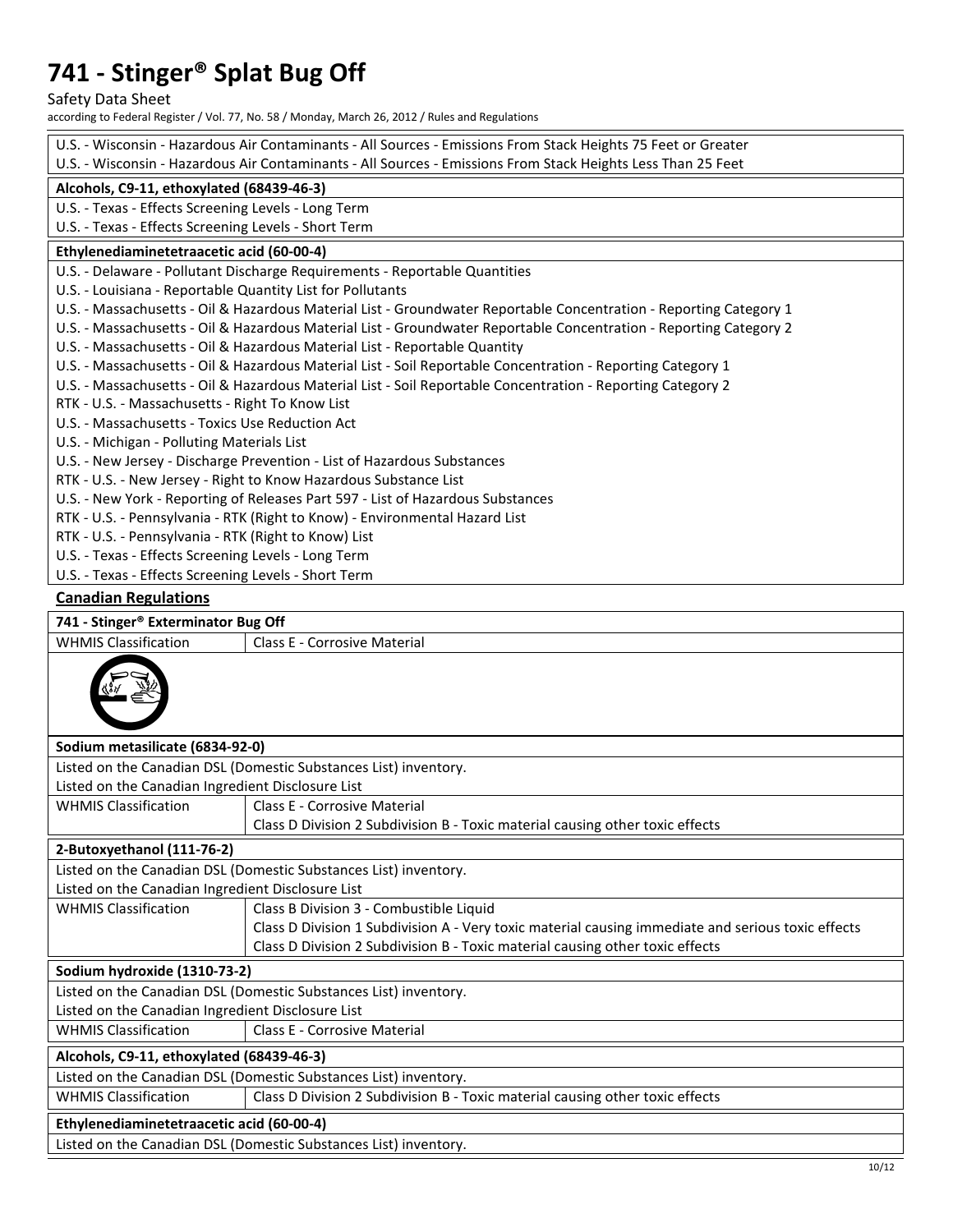#### Safety Data Sheet

according to Federal Register / Vol. 77, No. 58 / Monday, March 26, 2012 / Rules and Regulations

| <b>WHMIS Classification</b>                                      | Class D Division 2 Subdivision B - Toxic material causing other toxic effects |  |  |
|------------------------------------------------------------------|-------------------------------------------------------------------------------|--|--|
| Water (7732-18-5)                                                |                                                                               |  |  |
| Listed on the Canadian DSL (Domestic Substances List) inventory. |                                                                               |  |  |
| <b>WHMIS Classification</b>                                      | Uncontrolled product according to WHMIS classification criteria               |  |  |

This product has been classified in accordance with the hazard criteria of the Controlled Products Regulations (CPR) and the SDS contains all of the information required by CPR.

## **SECTION 16: OTHER INFORMATION, INCLUDING DATE OF PREPARATION OR LAST REVISION**

: 0**2/13/2015**

: This document has been prepared in accordance with the SDS requirements of the OSHA Hazard Communication Standard 29 CFR 1910.1200.

#### **GHS Full Text Phrases**:

**Other Information** 

|               | Acute Tox. 4 (Dermal)                                | Acute toxicity (dermal) Category 4                                                                                                                                                                 |
|---------------|------------------------------------------------------|----------------------------------------------------------------------------------------------------------------------------------------------------------------------------------------------------|
|               | Acute Tox. 4                                         | Acute toxicity (inhalation: vapour) Category 4                                                                                                                                                     |
|               | (Inhalation:vapour)                                  |                                                                                                                                                                                                    |
|               | Acute Tox. 4 (Oral)                                  | Acute toxicity (oral) Category 4                                                                                                                                                                   |
|               | <b>Aquatic Acute 3</b>                               | Hazardous to the aquatic environment - Acute Hazard Category 3                                                                                                                                     |
|               | Comb. Dust                                           | Combustible Dust                                                                                                                                                                                   |
|               | Eye Dam. 1                                           | Serious eye damage/eye irritation Category 1                                                                                                                                                       |
|               | Eye Irrit. 2A                                        | Serious eye damage/eye irritation Category 2A                                                                                                                                                      |
|               | Flam. Liq. 4                                         | Flammable liquids Category 4                                                                                                                                                                       |
|               | Flam. Liq. Not classified                            | Flammable liquids Not classified                                                                                                                                                                   |
|               | Met. Corr. 1                                         | Corrosive to metals Category 1                                                                                                                                                                     |
|               | Skin Corr. 1A                                        | Skin corrosion/irritation Category 1A                                                                                                                                                              |
|               | Skin Corr. 1B                                        | Skin corrosion/irritation Category 1B                                                                                                                                                              |
|               | Skin Irrit. 2                                        | Skin corrosion/irritation Category 2                                                                                                                                                               |
|               | STOT SE 3                                            | Specific target organ toxicity (single exposure) Category 3                                                                                                                                        |
|               | H <sub>227</sub>                                     | Combustible liquid                                                                                                                                                                                 |
|               | H <sub>232</sub>                                     | May form combustible dust concentrations in air                                                                                                                                                    |
|               | H <sub>290</sub>                                     | May be corrosive to metals                                                                                                                                                                         |
|               | H302                                                 | Harmful if swallowed                                                                                                                                                                               |
|               | H312                                                 | Harmful in contact with skin                                                                                                                                                                       |
|               | H314                                                 | Causes severe skin burns and eye damage                                                                                                                                                            |
|               | H315                                                 | Causes skin irritation                                                                                                                                                                             |
|               | H318                                                 | Causes serious eye damage                                                                                                                                                                          |
|               | H319                                                 | Causes serious eye irritation                                                                                                                                                                      |
|               | H332                                                 | Harmful if inhaled                                                                                                                                                                                 |
|               | H335                                                 | May cause respiratory irritation                                                                                                                                                                   |
|               | H402                                                 | Harmful to aquatic life                                                                                                                                                                            |
|               | <b>NFPA Health Hazard</b><br><b>NFPA Fire Hazard</b> | 3 - Short exposure could cause serious temporary or<br>residual injury even though prompt medical attention was<br>given.<br>3<br>$\mathbf{0}$<br>1 - Must be preheated before ignition can occur. |
|               | <b>NFPA Reactivity</b>                               | 0 - Normally stable, even under fire exposure conditions,<br>and are not reactive with water.                                                                                                      |
|               | <b>HMIS III Rating</b>                               |                                                                                                                                                                                                    |
| <b>Health</b> |                                                      | : 3 Serious Hazard - Major injury likely unless prompt action is taken and medical treatment is<br>given                                                                                           |